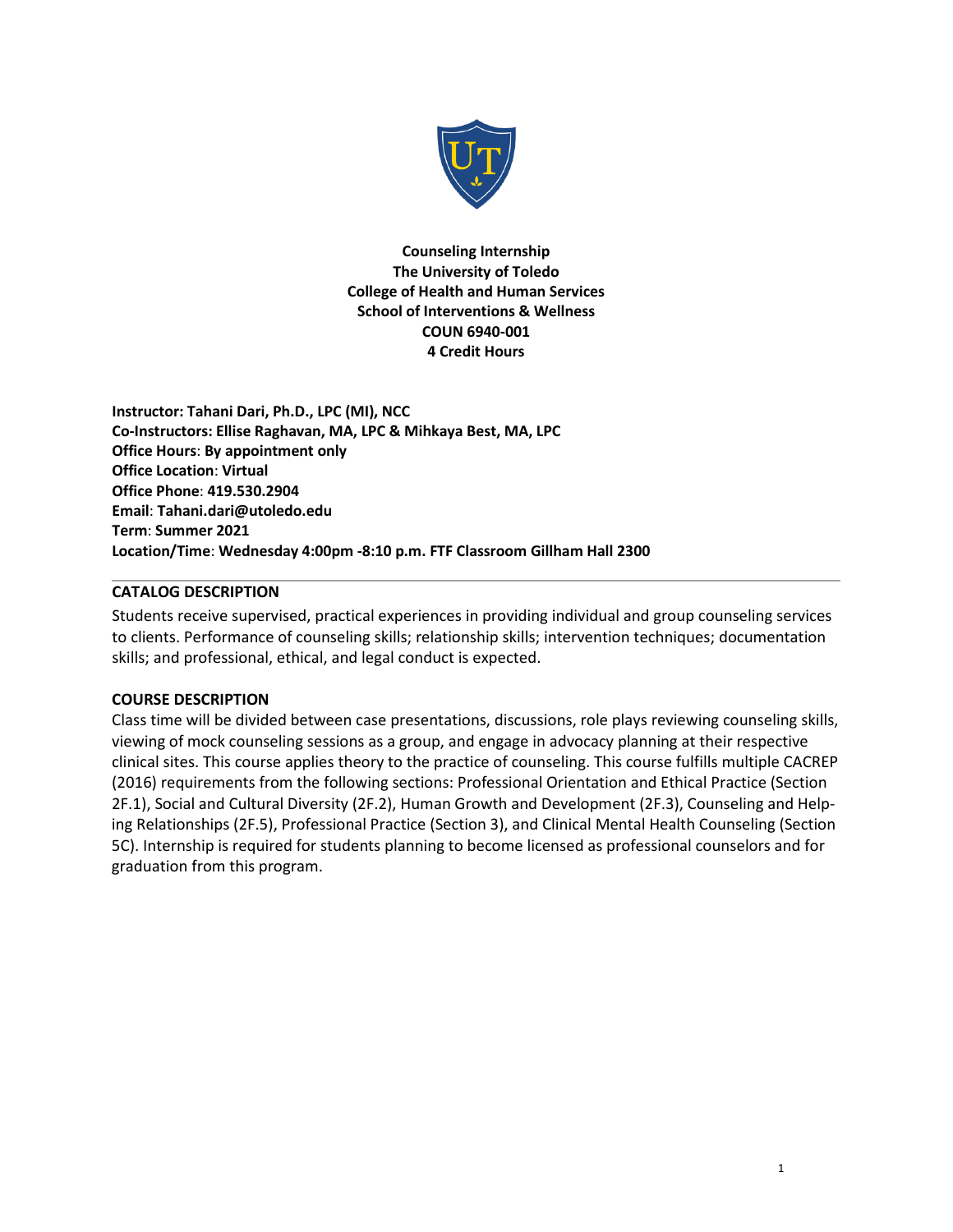| <b>Student Learning Outcomes</b>                                                                                                                                                                                  | CACREP (2016) Standard                                                                                                                                                                                                                                                                                                                                                                                                                                                                                                                                                                                                                                                              | Evidence<br><b>Method of Assessment</b>                                                                                                                                                                                          |                                                                                                                                                                                           |
|-------------------------------------------------------------------------------------------------------------------------------------------------------------------------------------------------------------------|-------------------------------------------------------------------------------------------------------------------------------------------------------------------------------------------------------------------------------------------------------------------------------------------------------------------------------------------------------------------------------------------------------------------------------------------------------------------------------------------------------------------------------------------------------------------------------------------------------------------------------------------------------------------------------------|----------------------------------------------------------------------------------------------------------------------------------------------------------------------------------------------------------------------------------|-------------------------------------------------------------------------------------------------------------------------------------------------------------------------------------------|
| Students will demonstrate<br>the ability to apply and ad-<br>here to ethical and legal<br>standards in clinical mental<br>health counseling.                                                                      | 2F.1 Professional Orientation & Ethical Practice<br>c. Counselors' roles and responsibilities as mem-<br>bers of interdisciplinary community outreach and<br>emergency management response teams.<br>e. The role advocacy processes needed to ad-<br>dress institutional and social barriers that im-<br>pede access, equity, and success for clients.<br>k. Strategies for personal and professional self-<br>evaluation and implications for practice.<br>I. Self-care strategies appropriate to the counse-<br>lor role.<br>m. The role of counseling supervision in the pro-<br>fession.                                                                                        | Students will demon-<br>strate their ability to<br>apply and adhere to<br>ethical and legal<br>standards in clinical<br>mental health coun-<br>seling through their<br>clinical practice with<br>clients during intern-<br>ship. | 1)<br><b>Midterm Evaluation</b><br>2)<br><b>Final Evaluation</b><br>3)<br>Case Conceptualiza-<br>tion<br><b>Ethical Dilemma</b><br>4)<br>5)<br>Skills recording<br>Live Supervision<br>6) |
| Applies multicultural com-<br>petencies to clinical mental<br>health counseling involving<br>case conceptualization, di-<br>agnosis, treatment, referral,<br>and prevention of mental<br>and emotional disorders. | 2F.2 Social & Cultural Diversity:<br>a. Multicultural and pluralistic characteristics<br>within and among diverse groups nationally and<br>internationally.<br>d. The impact of heritage, attitudes, beliefs, un-<br>derstandings, and acculturative experiences of<br>an individual's view of others.<br>e. The effects of power and privilege for counse-<br>lors and clients.<br>f. Help-seeking behaviors of diverse clients.<br>g. The impact of spiritual beliefs on clients' and<br>counselors' worldviews.<br>h. Strategies for identifying and eliminating barri-<br>ers, prejudices, and processes of intentional and<br>unintentional discrimination and discrimination. | Students will utilize<br>clients from their ac-<br>tual placement for<br>case concepts and in-<br>tegrate the MSJCCs<br>and engage in appro-<br>priate referral prac-<br>tices as needed.                                        | Case Conceptualiza-<br>1)<br>tions<br>Live Supervision<br>2)                                                                                                                              |
| Promotes optimal human<br>development, wellness, and<br>mental health through pre-<br>vention, education, and ad-<br>vocacy activities.                                                                           | 2F.3 Human Growth & Development:<br>e. Biological, neurological, and physiological fac-<br>tors and affect human development, functioning,<br>and behavior.<br>f. Systematic and environmental factors that af-<br>fect human development, functioning, and be-<br>havior.<br>i. ethical and culturally relevant strategies for<br>promoting resilience and optimum development<br>and wellness across the lifespan.                                                                                                                                                                                                                                                                | Students will con-<br>struct an advocacy<br>pan activity to ad-<br>dress the holistic<br>needs of clients. Stu-<br>dents will include<br>wellness and develop-<br>ment when conceptu-<br>alizing client cases.                   | Case Conceptualiza-<br>1)<br>tions<br>Advocacy Plan<br>2)                                                                                                                                 |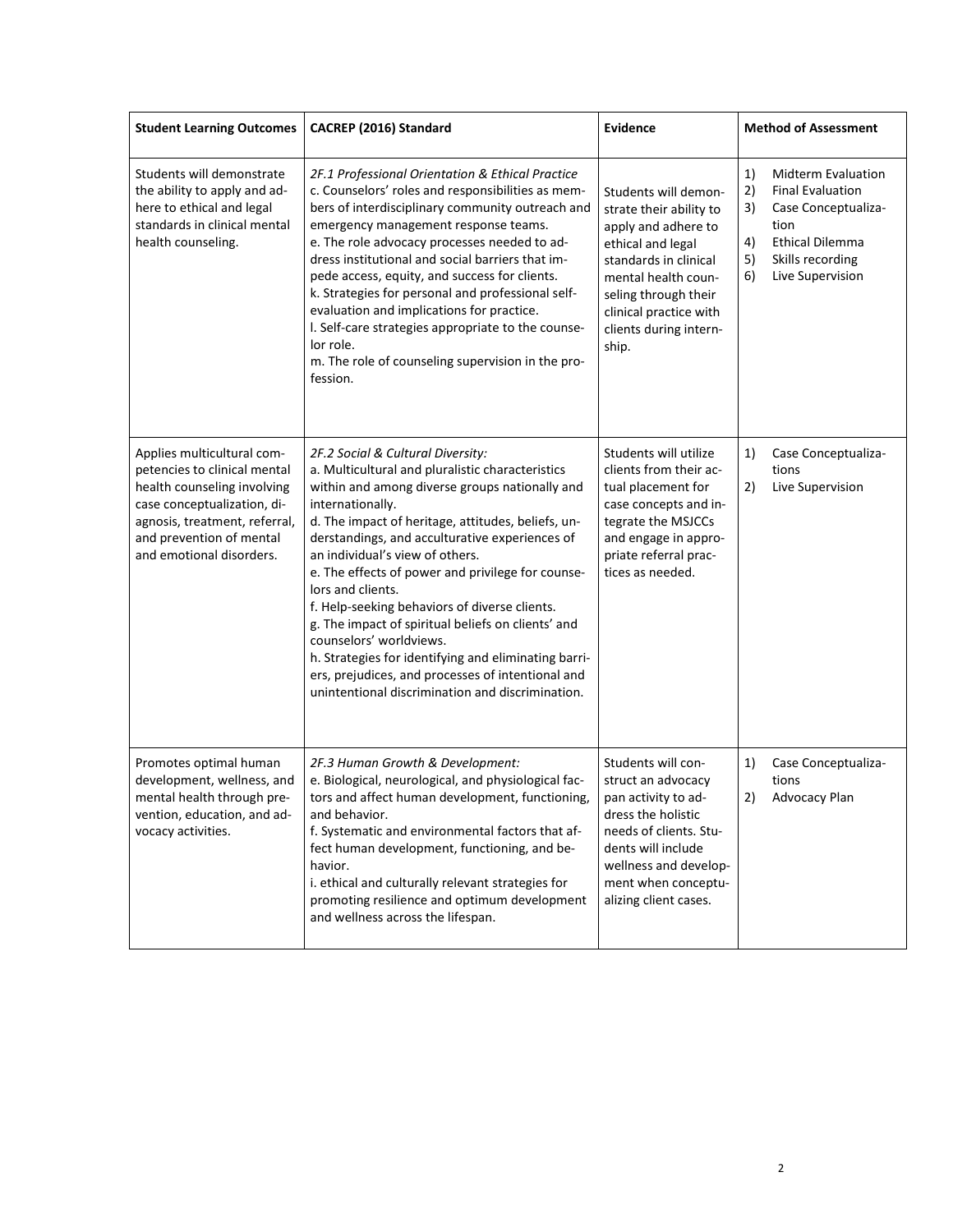| Students will demonstrate<br>appropriate counseling<br>skills, techniques, and con-<br>ceptualizations including di-<br>agnosis. | 2F.5 Counseling & Helping Relationships:<br>a. Theories and models of counseling.<br>b. A systems approach to conceptualizing clients.<br>f. Counselor characteristics and behaviors that<br>influence the counseling process<br>g. Essential interviewing, counseling, and case<br>conceptualization skills.<br>h. Developmentally relevant counseling treat-<br>ment or intervention plans.<br>i. Development of measurable outcomes for cli-<br>ents.<br>j. Evidenced-based counseling strategies and<br>techniques for prevention and intervention.<br>k. Strategies to promote client understanding of<br>an access to a variety of community-based re-<br>sources.<br>I. Suicide prevention models and strategies.<br>m. Crisis intervention, trauma-informed, and<br>community-based strategies, such as psychologi-<br>cal first-aid.                                                                | Students will partici-<br>pate in skills record-<br>ings with a participant<br>for evaluation, and<br>also role play skills in<br>class. Students will be<br>received two live su-<br>pervision sessions for<br>immediate feedback<br>from their site super-<br>visor. | 1)<br>2)<br>3)<br>4) | <b>Supervision Logs</b><br>Case Conceptualiza-<br>tions<br>Skills Recording<br>Live Supervision     |
|----------------------------------------------------------------------------------------------------------------------------------|--------------------------------------------------------------------------------------------------------------------------------------------------------------------------------------------------------------------------------------------------------------------------------------------------------------------------------------------------------------------------------------------------------------------------------------------------------------------------------------------------------------------------------------------------------------------------------------------------------------------------------------------------------------------------------------------------------------------------------------------------------------------------------------------------------------------------------------------------------------------------------------------------------------|------------------------------------------------------------------------------------------------------------------------------------------------------------------------------------------------------------------------------------------------------------------------|----------------------|-----------------------------------------------------------------------------------------------------|
| Students will engage in su-<br>pervision on-site and at the<br>university and complete<br>forms as required.                     | 3 Professional Practice (Internship):<br>j. students complete 600 clock hours of super-<br>vised counseling internship in role and settings<br>with clients relevant to their specialty area.<br>k. Internship students complete at least 240<br>clock hours of direct services.<br>L. Internship students have weekly interaction<br>with supervisors that averages one hours per<br>week of individual/triadic supervision throughout<br>the internship provided by (1) site supervisor, (2)<br>counselor education program faculty, or (3) a<br>student supervisor who is under the supervision<br>of a counselor education program faculty.<br>m. internship students participate in an average<br>of 1.5 hours per week of group supervision on a<br>regular schedule throughout internship. Group<br>supervision must be provided by a counselor ed-<br>ucation program faculty or student supervisor. | Students will partici-<br>pate in weekly site<br>and university super-<br>vision.                                                                                                                                                                                      | 1)<br>2)<br>3)<br>4) | <b>Supervision Logs</b><br>Live Supervision<br><b>Midterm Evaluation</b><br><b>Final Evaluation</b> |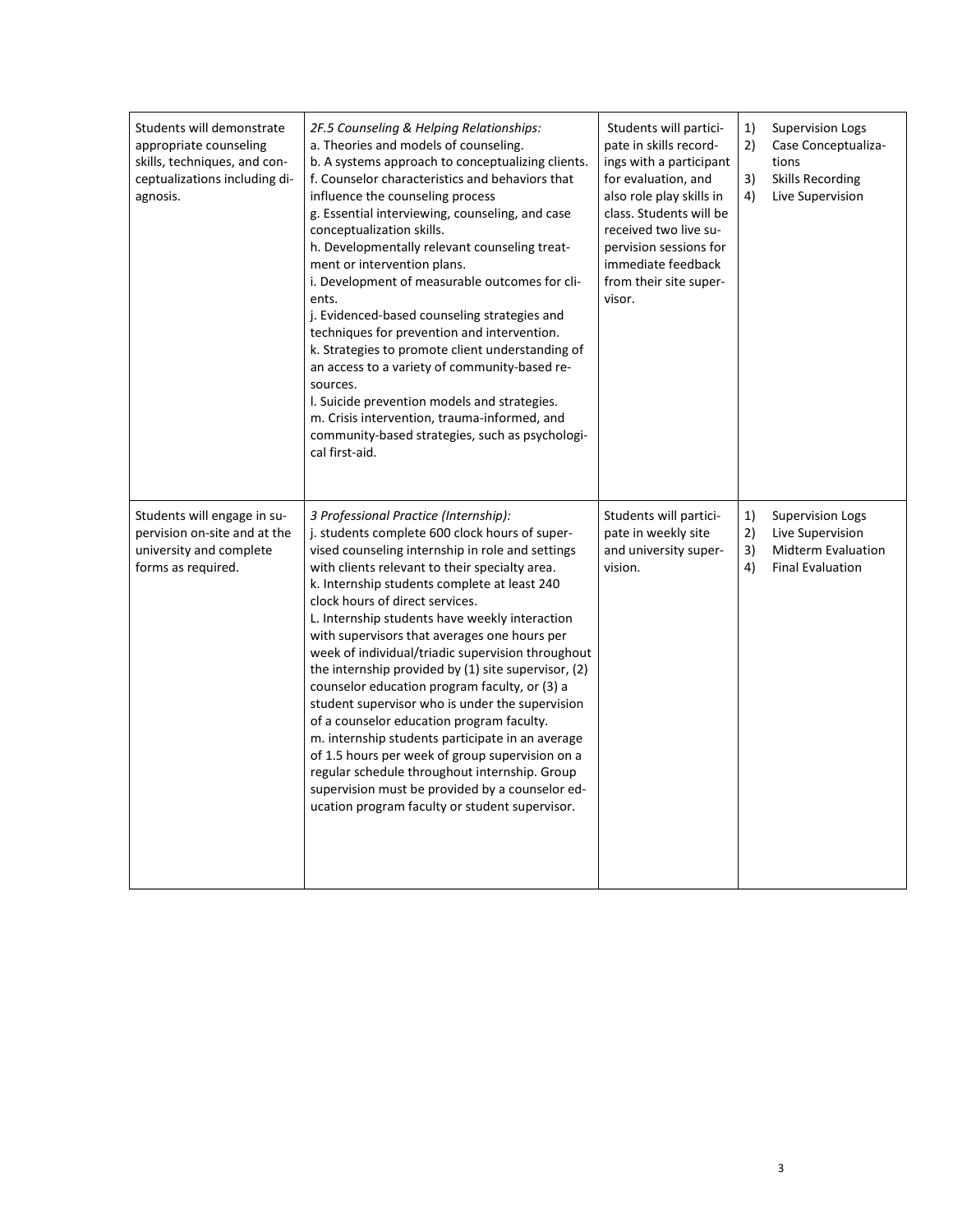| Uses the principles and<br>practices of diagnosis, treat-<br>ment, referral, and preven-<br>tion of mental and emo-<br>tional disorders to initiate,<br>maintain, and terminate<br>counseling. | <b>5C Clinical Mental Health:</b><br>C.2.c. Mental health service delivery modalities<br>with the continuum of care, such as inpatient,<br>outpatient, partial treatment and aftercare, and<br>the mental health counseling services networks.<br>C.2.d. diagnostic process, including differential<br>diagnosis and the use of current diagnostic classi-<br>fication systems, including the Diagnostic and<br>Statistical Manual of Mental Disorders (DSM) and<br>the International Classification of Diseases (ICD).<br>C.2.f. Impact of crisis and trauma on individuals<br>with mental health diagnoses.<br>C.2.g. Impact of biological and neurological<br>mechanisms on mental health.<br>C.2.j. Cultural factors relevant to clinical mental<br>health counseling.<br>C.2.k. professional organizations, preparation<br>standards, and credentials relevant to the prac-<br>tice of clinical mental health counseling.<br>C.2.I. legal and ethical considerations specific<br>to clinical mental health counseling.<br>C.2.m. Record keeping, third party reimburse-<br>ment, and other practice and management is-<br>sues in clinical mental health counseling.<br>C.3a. Intake interview, mental status evaluation,<br>biopsychosocial history, mental health history,<br>and psychological assessment for treatment<br>planning and caseload management.<br>C.3.b. Techniques and interventions for preven-<br>tion and treatment of a broad range of mental<br>health issues.<br>C.3.c. Strategies for interfacing with the legal sys-<br>tem regarding court-referred clients.<br>C.3.d. Strategies for interfacing with integrated<br>behavioral healthcare professionals. | Students will utilize<br>clients from their ac-<br>tual placement for<br>case concepts. If cli-<br>ents from placement<br>site are utilized no<br>identifying infor-<br>mation is to be pro-<br>vided. As part of the<br>conceptualization stu-<br>dents must make sug-<br>gestions of referral<br>sources necessary to<br>initiate, maintain, and<br>terminate counseling. | 1)<br>2)<br>3)<br>4)<br>5) | Case Conceptualiza-<br>tions<br>Skills recording<br>Live Supervision<br>Journal Articles<br>Advocacy Plan |
|------------------------------------------------------------------------------------------------------------------------------------------------------------------------------------------------|-------------------------------------------------------------------------------------------------------------------------------------------------------------------------------------------------------------------------------------------------------------------------------------------------------------------------------------------------------------------------------------------------------------------------------------------------------------------------------------------------------------------------------------------------------------------------------------------------------------------------------------------------------------------------------------------------------------------------------------------------------------------------------------------------------------------------------------------------------------------------------------------------------------------------------------------------------------------------------------------------------------------------------------------------------------------------------------------------------------------------------------------------------------------------------------------------------------------------------------------------------------------------------------------------------------------------------------------------------------------------------------------------------------------------------------------------------------------------------------------------------------------------------------------------------------------------------------------------------------------------------------------------------------------------------------------|-----------------------------------------------------------------------------------------------------------------------------------------------------------------------------------------------------------------------------------------------------------------------------------------------------------------------------------------------------------------------------|----------------------------|-----------------------------------------------------------------------------------------------------------|
|------------------------------------------------------------------------------------------------------------------------------------------------------------------------------------------------|-------------------------------------------------------------------------------------------------------------------------------------------------------------------------------------------------------------------------------------------------------------------------------------------------------------------------------------------------------------------------------------------------------------------------------------------------------------------------------------------------------------------------------------------------------------------------------------------------------------------------------------------------------------------------------------------------------------------------------------------------------------------------------------------------------------------------------------------------------------------------------------------------------------------------------------------------------------------------------------------------------------------------------------------------------------------------------------------------------------------------------------------------------------------------------------------------------------------------------------------------------------------------------------------------------------------------------------------------------------------------------------------------------------------------------------------------------------------------------------------------------------------------------------------------------------------------------------------------------------------------------------------------------------------------------------------|-----------------------------------------------------------------------------------------------------------------------------------------------------------------------------------------------------------------------------------------------------------------------------------------------------------------------------------------------------------------------------|----------------------------|-----------------------------------------------------------------------------------------------------------|

# **PREREQUSITES AND COREQUISITES**

- 1. A grade of **B** or better in the following courses:
	- **a.** COUN 5020 Professional Orientation to Community Counseling
	- b. COUN 5130 Group Counseling
	- c. COUN 5140 Counseling Theories
	- d. COUN 5180 Skills
	- e. COUN 5190 Counseling Practicum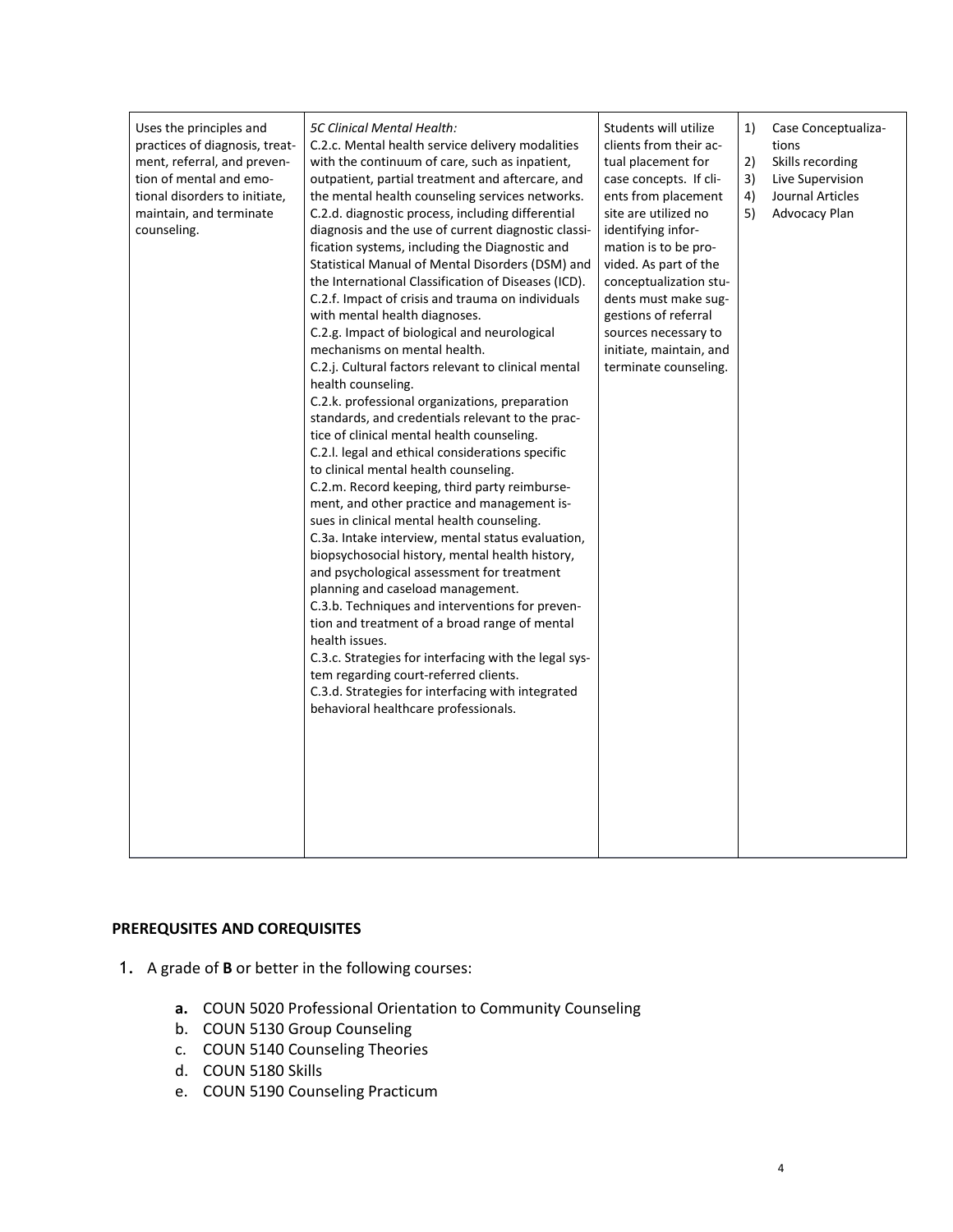- f. COUN 6240 Diagnosis and Mental Health
- 2. All students must have all required paperwork complete and submitted to the clinical coordinator and course instructor including proof of liability insurance prior enrolling in internship.
- 3. All students must have read, understand, and adhere to all policies set forth in the Internship Handbook (see Readings).

# **Readings and Recommended Texts**

- 1. American Counseling Association. (2014). *ACA Code of [Ethics.](https://www.counseling.org/resources/aca-code-of-ethics.pdf)* Alexandria, VA: Author.
- 2. American Psychiatric Association. (2013). Diagnostic and statistical manual of mental disorders (5th ed.). Washington, DC: Author.
- 3. Counseling Internship Handbook [here.](https://www.utoledo.edu/hhs/counselor-education/4Students/PDFs/MA%252520Internship%252520Handbook%252520-%252520Final%25252020.pdf)
- 4. Erford, B.T. (2020). *45 techniques every counselor should know (3rd ed.).* Upper Saddle River, New Jersey: Merrill. (recommended)
- 5. Ratts, M. J., Singh, A. A., Nassar-McMillan, S., Butler, S. K., & McCullough, J. R. (2015). *[Multicul](https://www.counseling.org/docs/default-source/competencies/multicultural-and-social-justice-counseling-competencies.pdf?sfvrsn=20)tural and social justice counseling [competencies](https://www.counseling.org/docs/default-source/competencies/multicultural-and-social-justice-counseling-competencies.pdf?sfvrsn=20)*.

#### **University Policies**

The University is an equal opportunity educational institution. Please read **The [University's](http://www.utoledo.edu/policies/administration/diversity/pdfs/3364_50_03_Nondiscrimination_o.pdf) Policy Statement on [Nondiscrimination](http://www.utoledo.edu/policies/administration/diversity/pdfs/3364_50_03_Nondiscrimination_o.pdf) on the Basis of Disability Americans with Disability Act Compliance**.

# **Academic Accommodations**

The University of Toledo is committed to providing equal access to education for all students. If you have a documented disability or you believe you have a disability and would like information regarding academic accommodations/adjustments in this course please contact the Student [Disability](http://www.utoledo.edu/offices/student-disability-services/index.html) Services Of[fice.](http://www.utoledo.edu/offices/student-disability-services/index.html)

# **Course Policies**

The counseling program expects students to adhere to the highest standards for professional comportment at all times throughout their enrollment in this program. Those associated with the counseling program must display professional maturity, competence in their scope of practice, and personal and ethical integrity in every facet of the clinical and educational setting.

Students are required to practice diligence and discretion in counseling relationships as well as facultystudent relationships. Some attitudinal or behavioral patterns that may elicit concerns as to the student's ability to continue in the counseling program may include, but are not limited to, breaching confidentiality, inappropriate boundaries, performing counseling skills outside of one's scope of ability, academic dishonesty, revealing a lack of concern or compassion in practice, and disobeying or showing disrespect for others (e.g., faculty, professional colleagues, and fellow students).

**Licensure**: The Ohio Counselor, Social Worker, and Marriage and Family Therapist Board will only accept courses in which the student earns a grade of B- or higher. Courses with grades of C+ or lower will not be counted toward licensure (OCSWMFT Rule 4757-3-01[J1]).

**Cheating and Plagiarism**: Any student found cheating on a test or assignment or any student who represents the work of another person as their own on any of the papers, projects, presentations, or assignments will be subject to penalties ranging from a grade of zero (0) on the assignment to an F in the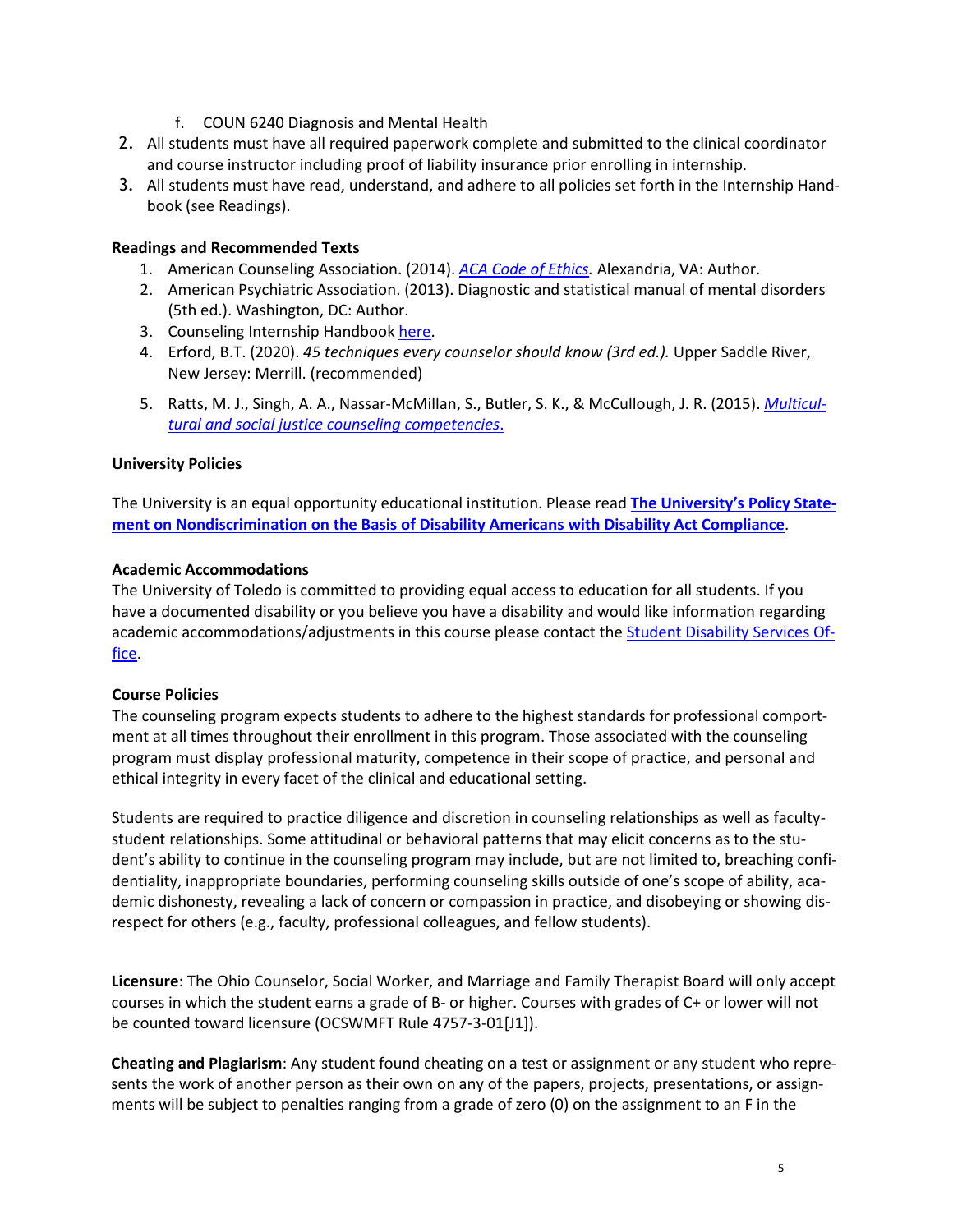course to expulsion from the University. All students are subject to the University Policy [Statement](https://www.utoledo.edu/dl/students/dishonesty.html) on Academic [Dishonesty](https://www.utoledo.edu/dl/students/dishonesty.html) in the current Catalog and the Department Policy on Plagiarism which is posted on the department website.

**Attendance and Participation**: It is the student's responsibility to complete readings, assignments, and to class discussions. Students will have one excused absence (regardless of reason) from this class. Punctuality is also expected; students arriving to class more than 15 minutes late on two or more occasions may result in an absence. Any additional absences will impact students' ability to successfully pass internship, based on supervision requirements outlined by the program and CACREP.

**Supervision:** Students are **required** to participate in weekly supervision in the following ways:

- 1. At least **1.5 hours per week** of university supervision (this class) per semester of internship.
- 2. At least **one hour per week** of individual/triadic site supervision per semester of internship.

**Electronic Devices**: Disruptions to the classroom learning environment should be avoided. As a courtesy to others, I expect students will turn off audible signals for these devices while attending class. Students who violate this policy may be asked to excuse themselves from the class at the instructor's discretion.

**Confidentiality**: Students will be expected to maintain confidentiality and to respect the right to privacy of others and their fellow students including all class discussions and activities. The ability to demonstrate respect of others in class is an important barometer of how you will relate to co-workers and clients in practice. Remember this is a professional education and training program. You are expected to behave accordingly.

**Drop/Withdrawal**: Students who drop or withdraw from the course must notify the instructor in writing. Failure to notify the instructor shall result in the student being considered absent without leave from the class and the student shall be considered responsible for all work missed.

**Email**: The University of Toledo issues each student an official UT email address. This email address usually takes the form of **firstname.lastname@rockets.utoledo.edu**. All email communications about this class will be sent to and all communications from students should be sent from your official UT email address. Students will be expected to check this address regularly for official communications about this class. Email communications about this class will not be sent to personal email accounts and communications from personal email accounts may be blocked by UT spam filters.

**Instructor Email Access**: I will check and respond to your correspondence Monday through Friday, generally within 24 hours if not sooner. I may not check into the online course system, email, or respond to you over the weekend.

**Weather**: In the event of a major snow or ice storm or other inclement weather, the University will announce class cancellations, delay of classes and changes to administrative office hours through the UT Alert text messaging system, e-mail, the UT home page at utoledo.edu, myUT.utoledo.edu, the UT snow line, 419.530.SNOW (7669), and on local radio and television stations. You can sign up for UT Alert at http://myUT.utoledo.edu. The University's policy is to remain open whenever possible to minimize interruption of teaching and research.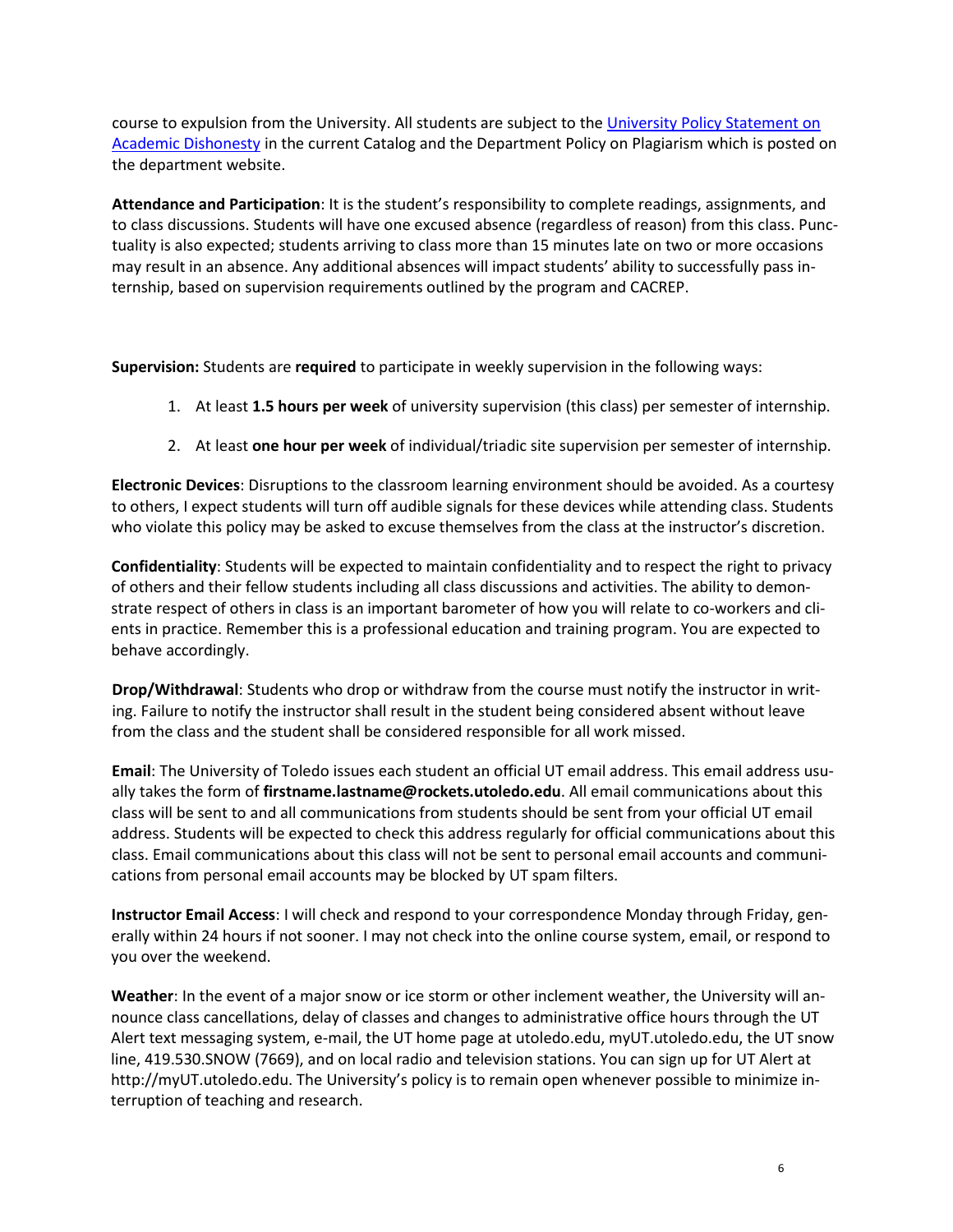**Student Evaluations of the Course**: At the conclusion of the academic term, students will have an opportunity to evaluate the instructor and the course. This is done anonymously and used as a means to improve instruction, course content, and the overall curriculum. Your comments, suggestions, and feedback are taken seriously and contribute significantly to course and program improvement. You are strongly encouraged to complete a course evaluation.

**Course Changes**: The course schedule, requirements, procedures, contents, etc., are subject to change by the instructor once the course is underway. Students will be apprised of any changes during regular class meetings.

**Statement on Diversity and Inclusion:** In concert with the University of Toledo's values and expectations, the students, faculty and staff within the College of Health and Human Services uphold the tenets pledged by the University to respect and value personal uniqueness and differences. Specifically, we will actively participate in the initiatives of the University to attract and retain diverse students, faculty and staff; to challenge stereotypes; and to promote sensitivity toward diversity and foster an environment of inclusion in all curricular and extra-curricular activities. The counseling profession is grounded in diversity and inclusion. Hence, all students enrolled in this course will be expected to be considerate of the thoughts and ideas of others**,** demonstrate accountability, integrity and honor in all course-related activities**,** promote a collaborative and supportive educational environment**,** and treat every individual with kindness, dignity, and respect regardless of:

Race, Ethnicity, Religion, Sexual Orientation, Gender Identity, Gender Expression, Age, Impairment(s)/ Disability(ies), Political Views, Social Class / Socioeconomic Status, Linguistic Diversity, Nationality/Country of Origin, and Other Element(s) of Uniqueness**.**

Participants in this course will be expected to tolerate diverse views and foster an inclusive classroom environment. Concerns about diversity and inclusion should be mentioned to the instructor immediately for rectification and repair. Students who do not behave in this way will be in direct conflict with the ACA *Code of Ethics* (2014) and those actions may require remediation with program faculty. You can visit the University of Toledo's webpage on diversity and inclusion [here.](http://www.utoledo.edu/diversity/)

# **Teaching Methods**

A variety of methods will be used to facilitate learning in this course including class discussion, case presentation, modeling/roleplays, consulting, supporting, giving and receiving constructive feedback. Due to the nature of the course, students are expected to take full ownership of contributing to the content as well as process of this course. Students are encouraged to actively participate in the class. For this course, active participation includes but is not limited to:

- Attending class and completing assignments in a timely manner.
- Actively contributing to class discussions, case presentations, and other class activities.
- Taking risks with personal knowledge and experience base monitoring "air-time" so that each student has time/access to participate.
- Checking UT account/emails regularly for information regarding this course.
- Demonstrating professionalism in communicating with site supervisors, peers in the class, and the instructor.
- Reporting and handling conflicts relevant to this course and internship experience in a timely manner.

**Overview of Assignments and Course Deliverables:** Grades in internship are based primarily on demon-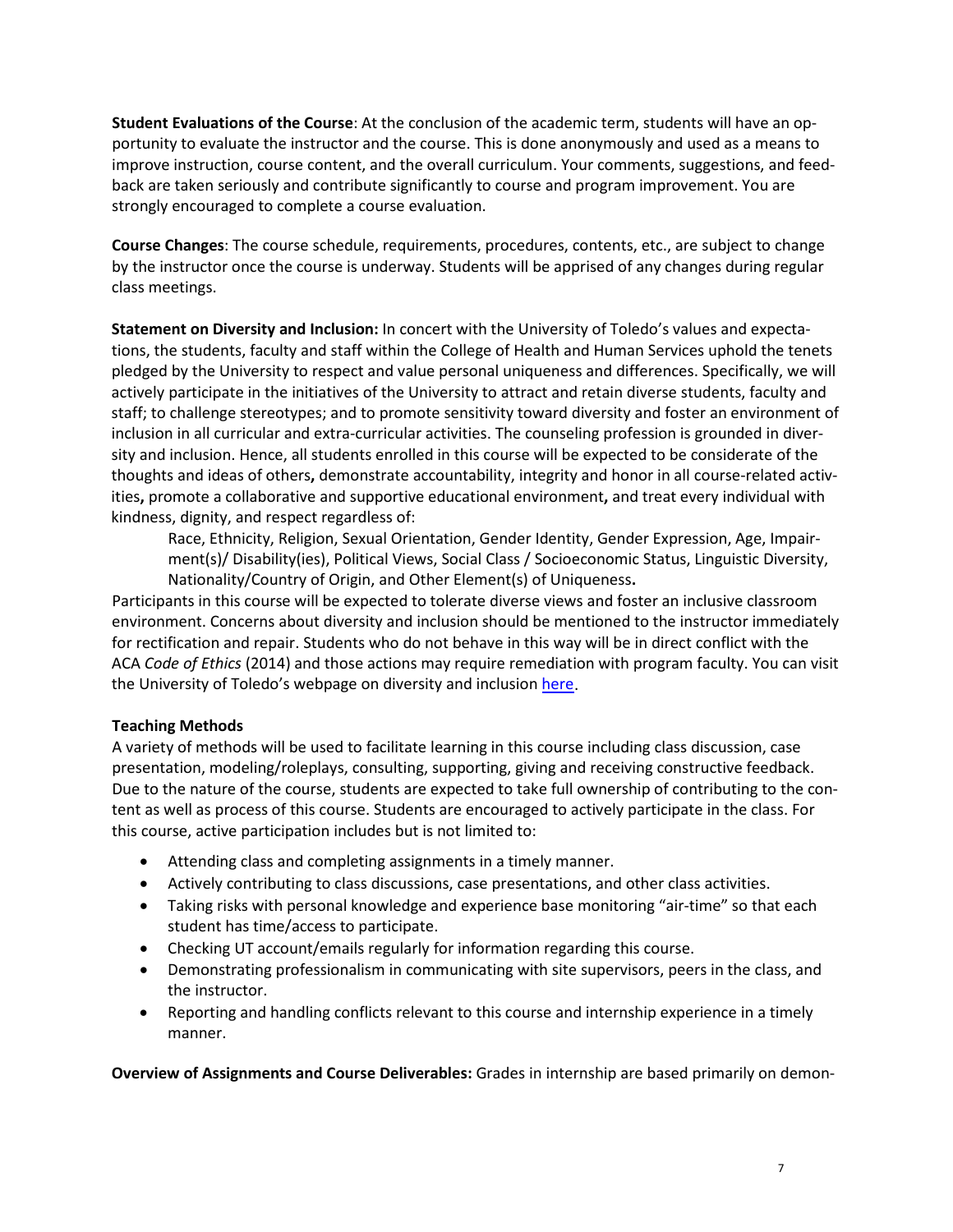stration of appropriate counseling skills, case management/presentation, and ethical practice with clients. Additionally, attendance, participation in class, supervision, and completion of all course assignments in a **satisfactory** manner will be factored into the final grade of either Satisfactory or Unsatisfactory. Students continuing in internship will receive a PR until the total hours 240/600 are satisfied; the grade will then be adjusted to an S.

# **All course assignments must be completed for each semester the student is enrolled in internship**.

- 1) **Participation:** You must interact and actively discuss cases, journal articles, role plays, and ethics in internship. You must be present. Participation is a pass/fail grade. *This requirement addresses CACREP standard 3L.*
- 2) **Site Supervision and Weekly Supervision Logs:** Students will turn in weekly supervision logs (**see Appendix A).** This form must be signed by their **site supervisor** starting on week two (and every subsequent week; one supervision form is due per week). *This requirement addresses CACREP standard 3L.*
- 3) **Documentation of Hours**: Students will accurately document accrued hours weekly using the excel spreadsheet that can be located [here.](https://www.utoledo.edu/hhs/counselor-education/4Students/4Students.html) At the end of each semester, each sheet in the excel must be signed and dated by the site supervisor and student. The hours graph must be included at the end of the internship semester. *This requirement addresses CACREP standard 3L.*
- 4) **Live Supervision Sessions:** Students will participate in **two (2),** live supervision counseling sessions with their site supervisor during the semester. This immediacy of the process allows the supervisor to train, intervene, and evaluate the student simultaneously. Site supervisors will complete a skills appraisal of both live sessions, sign each form, to be submitted by the student to which will be the university supervisor (**see Appendix B**). Students must engage in informed consent with clients regarding this process. Students should coordinate schedules with their supervisors to meet this assignment. Students using telehealth will need to coordinate with supervisors and clients on how live supervision will be managed in an online/virtual format (if applicable). *This requirement addresses CACREP standards 3L, C.2.m, C.3.b., C.3.d.*
- 5) **Professional Disclosure Statement:** Students will construct and/or update a professional disclosure statement that accurately reflects their counseling development and experiences including education, credentialing, areas of expertise and interest, theory of counseling, counseling metaphor, and limitations of confidentiality in the context of the counseling relationship. This is a fluid document that will reflect your development as a counselor trainee. *This requirement addresses CACREP standards C2a, C2k.*
- 6) **Ethical Dilemma:** Provide a minimum of one ethical dilemma to the class and facilitate group discussion surrounding it. Ethical dilemmas in class are given verbally (i.e., you do not need to provide a formal presentation nor need to turn in a written document, but must utilize an ethical decision making model).
	- **1.** Protect client confidentiality and privacy (e.g., using an alias, changing minor demographic information).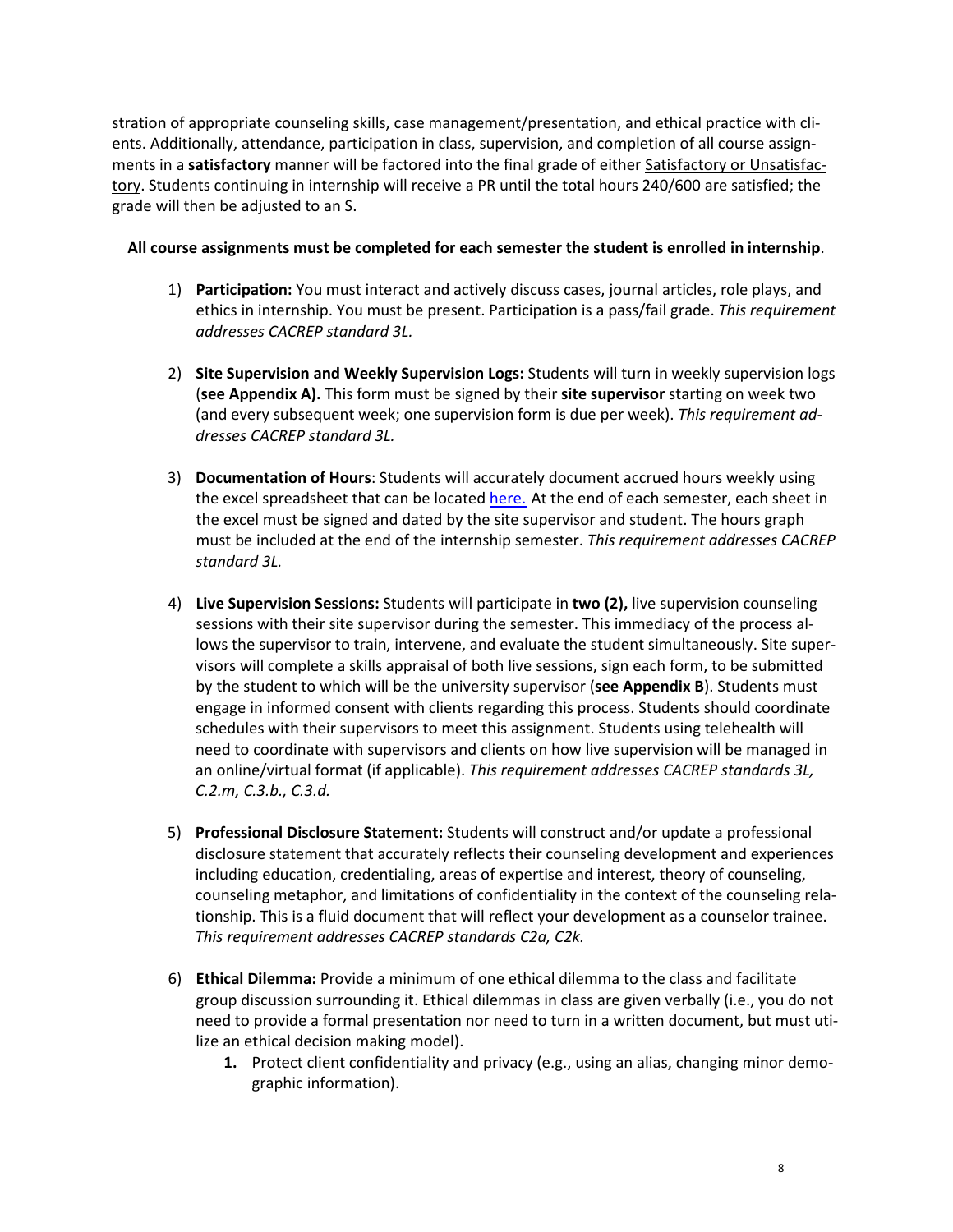- **2.** Contain all information relevant to how/why it is/was an ethical dilemma for you, how you approached it, any ethical decision making model (EDMM) you used, what ethical codes you used in guiding your decision.
- **3.** Be of a client different than the case presentation.
- **4.** Be brought to group supervision for the purposes of asking the group a question related to the client or the situation (e.g., other ethical considerations, ways to interact, etc.), and if the situation has been resolved what you and your clinical supervisor did.
- **5.** Be presented on the day agreed upon by the sign-up sheet (the only accepted exception is if you have switched days with another student – and previously notified the instructor of the change). *This requirement addresses CACREP standards F1k, F1m.*
- 7) **Journal Article:** Students will research a peer-reviewed journal article that investigates an evidence-based intervention pertinent to one of their client cases. Articles will be of a study examining the effects of the intervention on similar diagnoses / issues as the client. The client case will be different from the one detailed in the Case Conceptualization. Formal presentations are not required, but the following format shall be used:
	- 1. Brief explanation of the client and presenting problem
	- 2. Explanation of the intervention from the article
	- 3. Explanation of the study conducted, including participants, method, results, and discussion
	- 4. Discussion of the effectiveness of the intervention in the client's treatment *This requirement addresses CACREP standards C2c, C3b 2Fa, 2Fj.*
- 8) **Case Conceptualization**: Students will be asked to provide a detailed conceptualization of **one (1) of their cases**. These exercises are to evaluate knowledge and applicability of ethical/legal issues, case conceptualization, diagnosis and treatment planning, theoretical orientation and subsequent use of interventions, understanding diverse/multicultural issues, and referral processes. All cases should be anonymized (i.e., use of initials or pseudonym) to ensure confidentiality (**see case Appendix C**). Dates for CCs will be determined in week one (see course schedule for various dates). *This requirement addresses CACREP standards F1e,* F2a, F2d, F2e, F2f, F2q, F2h, F3e, F3f, F5b, F5h, F5j, F5k, C2c, C2d, C2f, C2q, C2j, C3a, C3b, *and C3e.*
- 9) **Counseling Skills Recording:** Students are to provide **one (1), fifteen-minute** video recordings to university group supervision using **a mock client** session. This recording will be used to provide feedback to students on their counseling and relational skills. Students should integrate this feedback in their practice. The internship instructor and peers will complete an appraisal form for feedback. This form will be provided to the student and included in the students personal clinical file (**see Appendix D**). *This requirement addresses CACREP standard F5a, F5b, F5f, F5g, and F5h*
- 10) **Advocacy Plan:** Students will develop an advocacy plan utilizing the ACA [Advocacy](https://www.counseling.org/docs/default-source/competencies/aca-advocacy-competencies-updated-may-2020.pdf?sfvrsn=f410212c_4) Compe[tencies](https://www.counseling.org/docs/default-source/competencies/aca-advocacy-competencies-updated-may-2020.pdf?sfvrsn=f410212c_4) based on the needs of an individual client and/or the student's specific site. Students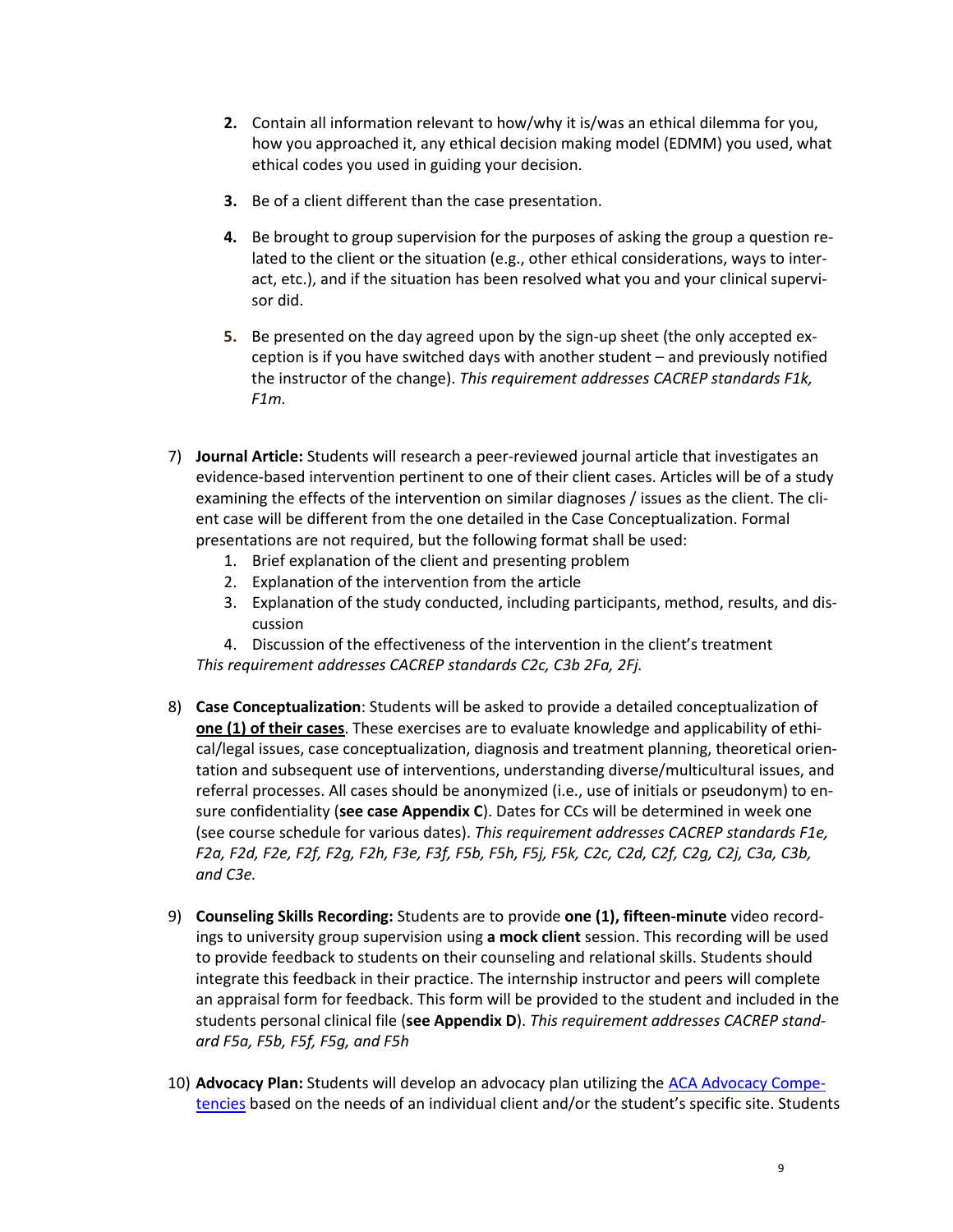will select at least one domain in the framework and sketch a plan for advocacy that could be integrated into practice working with individual client(s), community collaboration, systems, and collective action. Students will share this plan as a group during class and are encouraged to share with their site supervisor. *This requirement addresses CACREP standards 2F.3.f, 2F.3.i., 2F.k.*

### **Review of Student Requirements and Procedures**

- **1.** Students in the Clinical Mental Health program are required to complete eight (8) semester hours of internship and 600 total clock hours. Credit hours for internship shall be awarded on the basis of clock hours served in counseling or counseling-related activities while at the internship site**.** It is recommended that students **work at least nineteen hours per week.** Such a schedule would allow completion of the internship in two consecutive academic semesters. Hours per week may vary depending on the students' credit hours registered (see item two below).
- **2.** Credit hours for students in the Clinical Mental Health program shall be awarded at the rate of one (**1) semester hour for every seventy-five (75) clock hours with 30 hours direct and 45 indirect for each credit hour the student is enrolled in internship that semester.** Students may accrue hours in surplus of their registered hours to apply toward future semesters of internship enrollment, if applicable**.**
- **3.** Each internship student students participate in *at least one hour* of individual supervision with their site supervisor weekly. At the conclusion of full experience, the student should have a minimum of **30** hours of on-site supervision. In addition, a minimum average of **1½ hours of university/in class group supervision each week** at the conclusion of which the student shall receive formal performance evaluations. **Regular attendance to meet this requirement is expected throughout the experience. Students who complete the 600 hours during the semester should expect to continue to attend classes until the end of the respective semester.** Additionally, the internship instructor and/or site supervisor reserves the right to require the student for increased supervision to improve developmental issues, correct behavioral concerns, and/or address any issue that impedes appropriate progress in this course. **Failure to engage in appropriate clinical supervision and/or being unprepared for supervision more than one time will result in a failing grade and/or removal from the course**. Supervision hours will be documented on a specific form (please see the internship handbook and BB site for this course). *This requirement addresses CACREP standard 3H and 3I.*
- 4. Supervision can be provided through a variety of modalities. Supervision can be provided individually/triadically or in groups. It may involve consultations, live observation, audio- or videotaping, verbal instruction, role plays, demonstrations, readings, etc.
- 5. Each internship student will observe ethical standards in working with clients and when discussing cases in class (Ethics Review Form). It is particularly important that cases not be discussed outside of class. Whenever there is any question as to the safety or welfare of the client or when the client presents potential danger to others, the instructor must be notified, and the counselor should take sufficient action to protect the client and others.
- 6. Each internship student will respect confidentiality. Let your client know that you may be discussing their case outside of the time you have together. These discussions will occur with yoursite supervisor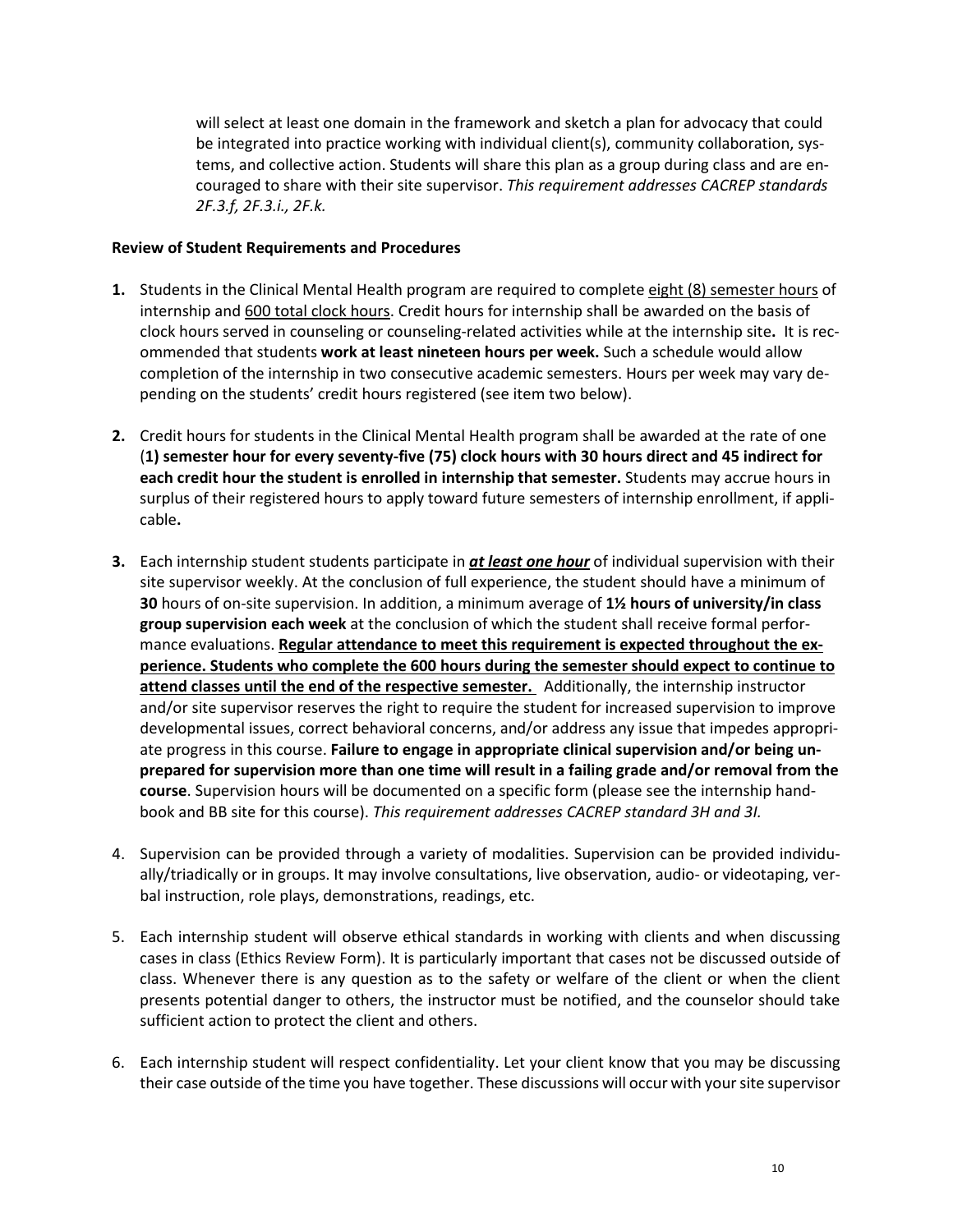and, anonymously, with university faculty and co-students. Be sure to respect confidentiality outside the session. Do not discuss clients in public or outside of class.

- 7. Each internship student will always obtain consent from the appropriate personsfor conducting counseling sessions, including live supervision sessions.
- 8. Students are required to be covered by professional liability insurance. ACA and HIPSO are two sources for professional liability insurance.
- 9. All new and continuing students are expected to complete all assignments during each semester of their internship.
- 10. Students must turn in a midterm and final performance evaluation from their supervision each semester they are enrolled in internship as outlined in the course schedule.
- 11. It is the student's responsibility to record their hours with accuracy and completeness.
- 12. Students will be given the opportunity to formally evaluate their supervisor(s) at the end of each semester of internship.
	- **13.** If you have a client who becomes suicidal or homicidal or if you are subpoenaed to testify in court, *inform your site supervisor and instructor immediately*.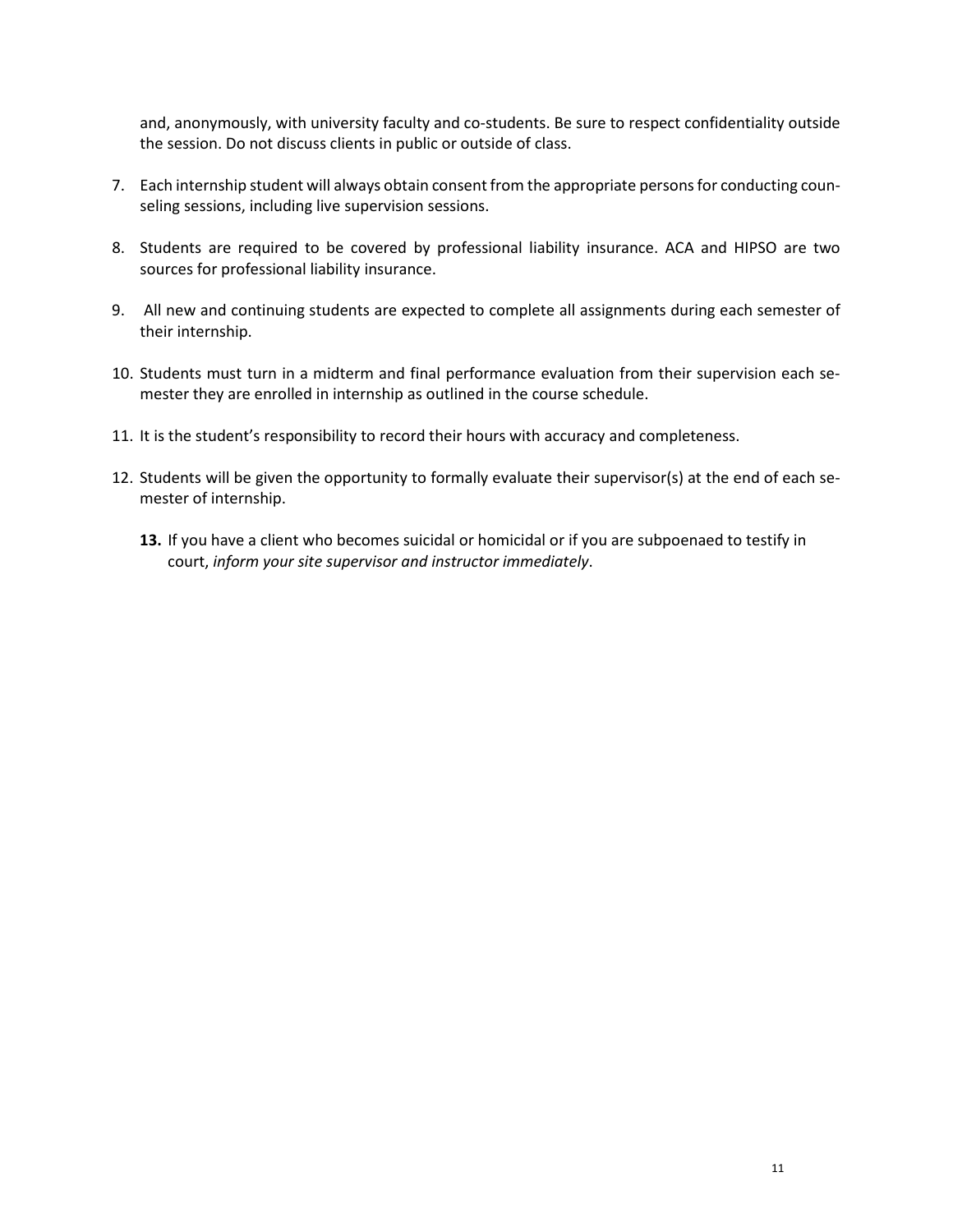# **Course Outline**

| <b>Wee</b><br>$\bf k$ | <b>Date</b>   | class schedales and topics are sabject to change at the mstractor's also ction.<br><b>Topics/Activities</b>                                                                                                   | <b>Assignments</b>                                                                            |
|-----------------------|---------------|---------------------------------------------------------------------------------------------------------------------------------------------------------------------------------------------------------------|-----------------------------------------------------------------------------------------------|
| 1                     | 5/19/21       | <b>Introductions</b><br><b>Establishing Group Norms</b><br>Syllabus Review<br>Paperwork Review<br>Guidance for Covid-19<br>Topics for Discussion*<br>Assignment Sign-Up Sheet                                 | Assignment Sign-Up Sheet                                                                      |
| 2                     | 5/26/202<br>1 | Goals for Internship<br>Present Ethical Dilemma<br>Review of Each Assignment<br>Getting the Most out of Supervision<br>Heather's case concept                                                                 | <b>Weekly Supervision &amp; Hours Log Due</b><br><b>Revisiting Goals for Internship</b>       |
| 3                     | 6/2/2021      | Professional Identity<br>& Theoretical Orientation<br>Your Why?<br>Fetema's case concept                                                                                                                      | <b>Weekly Supervision &amp; Hours Log Due</b><br><b>Professional Disclosure Statement Due</b> |
| 4                     | 6/9/2021      | <b>Clinical Interventions</b><br>Self-Care (Food + Outside)<br>Alexa's case concept                                                                                                                           | <b>Weekly Su-</b><br>pervision &<br><b>Hours Log</b><br>Due<br><b>Rating Scale (Pretest)</b>  |
| 5                     | 6/16/202<br>1 | Advocating for Your Clients and Others: Strategies<br>for Interfacing with Integrated Behavioral Health<br><b>Care Professionals</b><br>Review of Rating Scale Results<br>Spencer's case concept              | <b>Weekly Supervision &amp; Hours Log</b><br>Live Supervision Session 1 Due                   |
| 6                     | 6/23/202<br>1 | Review<br>of Ohio<br><b>CSWMF</b><br>T Rules<br>LPC Application Process &<br>NCE Preparation; Possible<br>Ohio, NC, TX, FL, UT visitors<br>virtually<br>Questions for Reflection<br>Dana & Rasha case concept | <b>Weekly Supervision &amp; Hours Log</b>                                                     |
| 7                     | 6/30/202<br>1 | Professional Organizations<br><b>Appraise Recordings</b><br>Questions for Reflection<br>Valerie case concept                                                                                                  | <b>Weekly Supervision &amp; Hours Log</b><br><b>Recordings Due</b>                            |
| 8                     | 7/7/2021      | No Class-Holiday 4th of July Week                                                                                                                                                                             | <b>Weekly Supervision &amp; Hours Log Due</b>                                                 |

*\*Class schedules and topics are subject to change at the instructor's discretion.*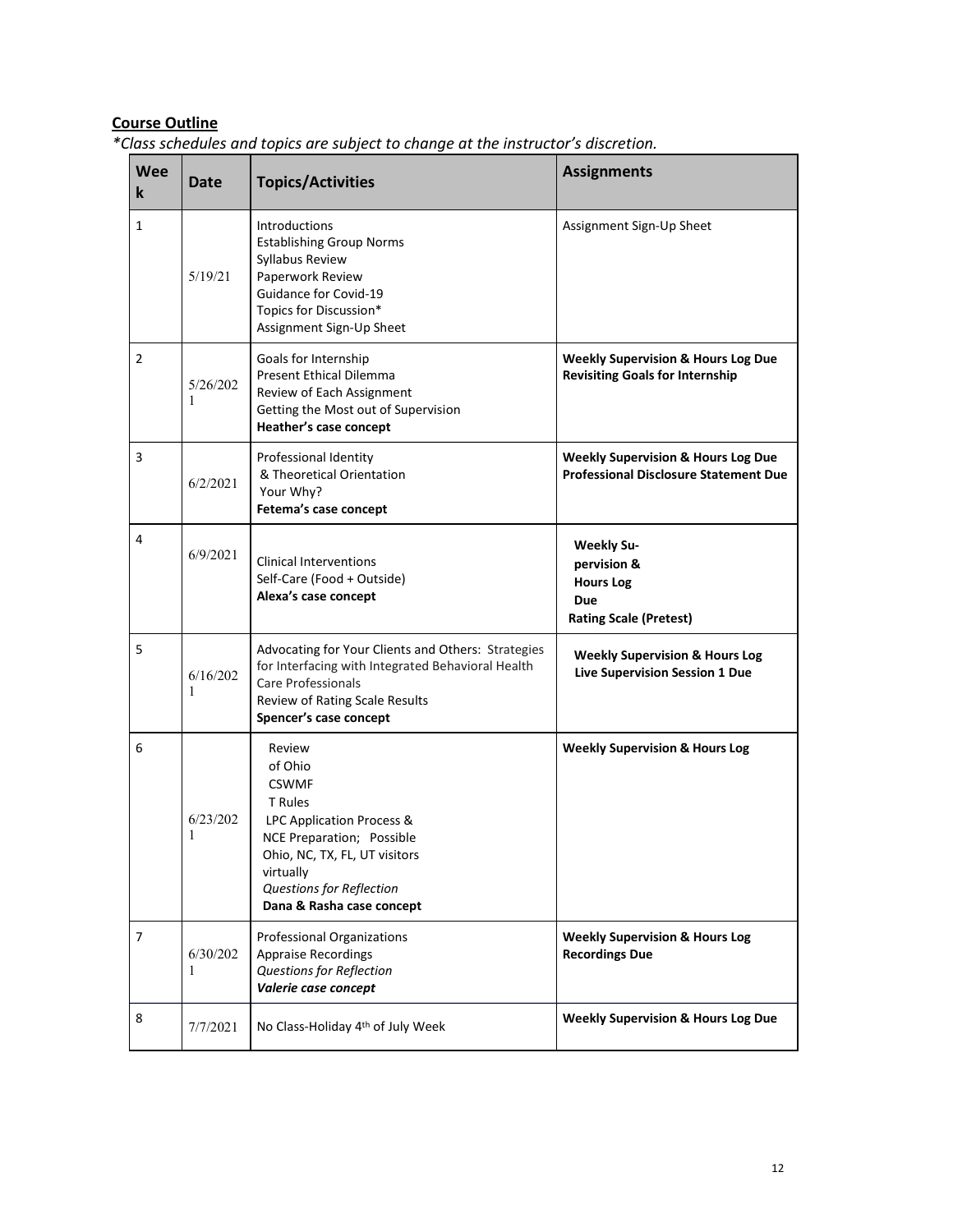| 9  | 7/14/202<br>1 | Scope of Practice (Assessments, opinions, letters,<br>Strategies for Interfacing with the Legal System Re-<br>garding Court-Referred Clients)<br><b>Questions for Reflection</b><br>Sam & Lexi case concept | <b>Weekly Su-</b><br>pervision &<br><b>Hours Log</b><br><b>Live Supervision Session</b><br>2 Due                                                                                                                                                                            |
|----|---------------|-------------------------------------------------------------------------------------------------------------------------------------------------------------------------------------------------------------|-----------------------------------------------------------------------------------------------------------------------------------------------------------------------------------------------------------------------------------------------------------------------------|
| 10 | 7/21/201<br>9 | *Transitioning into the Workforce<br><b>Types of Clinical Practice Settings</b><br>Questions for Reflection<br>Gretchen & Jarrod case concept                                                               | <b>Weekly Supervision &amp; Hours Log</b>                                                                                                                                                                                                                                   |
| 11 | 7/28/202<br>1 | <b>Advocacy Plan Presentations</b>                                                                                                                                                                          | <b>Weekly Supervision &amp; Hours Log</b><br><b>Advocacy Plan Due &amp; Presentations</b>                                                                                                                                                                                   |
| 12 | 8/4/2021      | Review of Live Supervision Sessions<br><b>Exit Interviews</b><br><b>Review of Rating Scale Results</b>                                                                                                      | <b>Weekly Supervi-</b><br>sion & Hours Log<br>Due<br><b>Rating Scale</b><br>(posttest)<br><b>Final Logs Due</b><br><b>Final Site Supervisor</b><br><b>Evaluation Due Final</b><br><b>Personal Evaluation of</b><br>Site/ Site Supervisor<br><b>Spreadsheet of Hours Due</b> |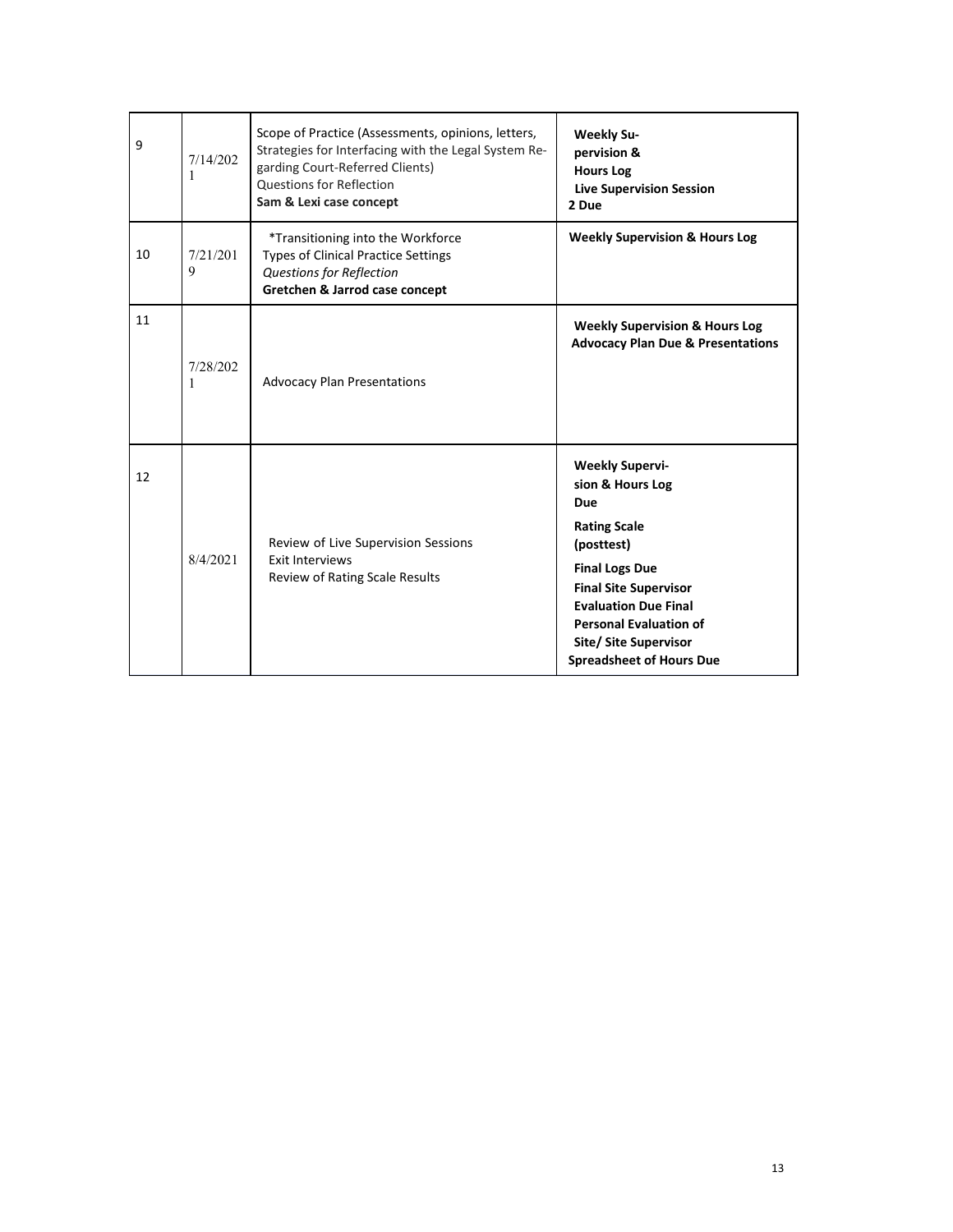

# **Weekly Supervision Log (Appendix A) Counselor Education Program**

**Student:**

**For the week of**: (Monday)\_\_\_\_\_\_\_\_\_\_\_\_\_\_ through (Sunday) \_\_\_\_\_\_\_\_\_\_\_\_\_\_\_\_\_

**Field Experience:** □ Practicum or □ Internship **Counseling Type:** ◻ Clinical Mental Health or ◻ School **Supervisor Type:** ◻ Site Supervisor

**Directions:** The site supervisor and student are to complete this form weekly during clinical supervision. Student should retain a form to be turned into their university supervisor. Site supervisors may wish to make a copy for their own records. It is expected that students will develop and gain mastery of skills over the course of the semester.

**A:** Functions extremely well and/or independently

**B:** Functions adequately and/or requires occasional supervision

**C:** Requires close supervision in this area and/or inadequate performance

**N/A:** Skill not assessed or applicable.

| <b>Training Activities</b>          |                                              |
|-------------------------------------|----------------------------------------------|
| Intake interviewing                 | Individual Counseling                        |
| <b>Group Counseling</b>             | <b>Testing Administration/Interpretation</b> |
| <b>Report Writing/Documentation</b> | Consultation with other professionals        |
| <b>Psychoeducational Activities</b> | <b>Career Counseling</b>                     |
| Family/Couple Counseling            | Case Conceptualization/Case Staffing         |
| <b>Diagnosis</b>                    | <b>Basic Counseling Skills</b>               |
| Other:                              |                                              |
| <b>Professional Development</b>     |                                              |
| Awareness of Strengths/Weaknesses   | <b>Engagement in Supervision</b>             |
| Attendance/Punctuality              | <b>Professional Comportment</b>              |
| <b>Collegiality with Colleagues</b> | Other:                                       |

**Supervisor Signature Date**

\_\_\_\_\_\_\_\_\_\_\_\_\_\_\_\_\_\_\_\_\_\_\_\_\_\_\_\_ \_\_\_\_\_\_\_\_\_\_\_\_\_\_\_\_\_\_\_\_\_\_\_\_\_\_\_\_\_\_\_\_\_\_\_\_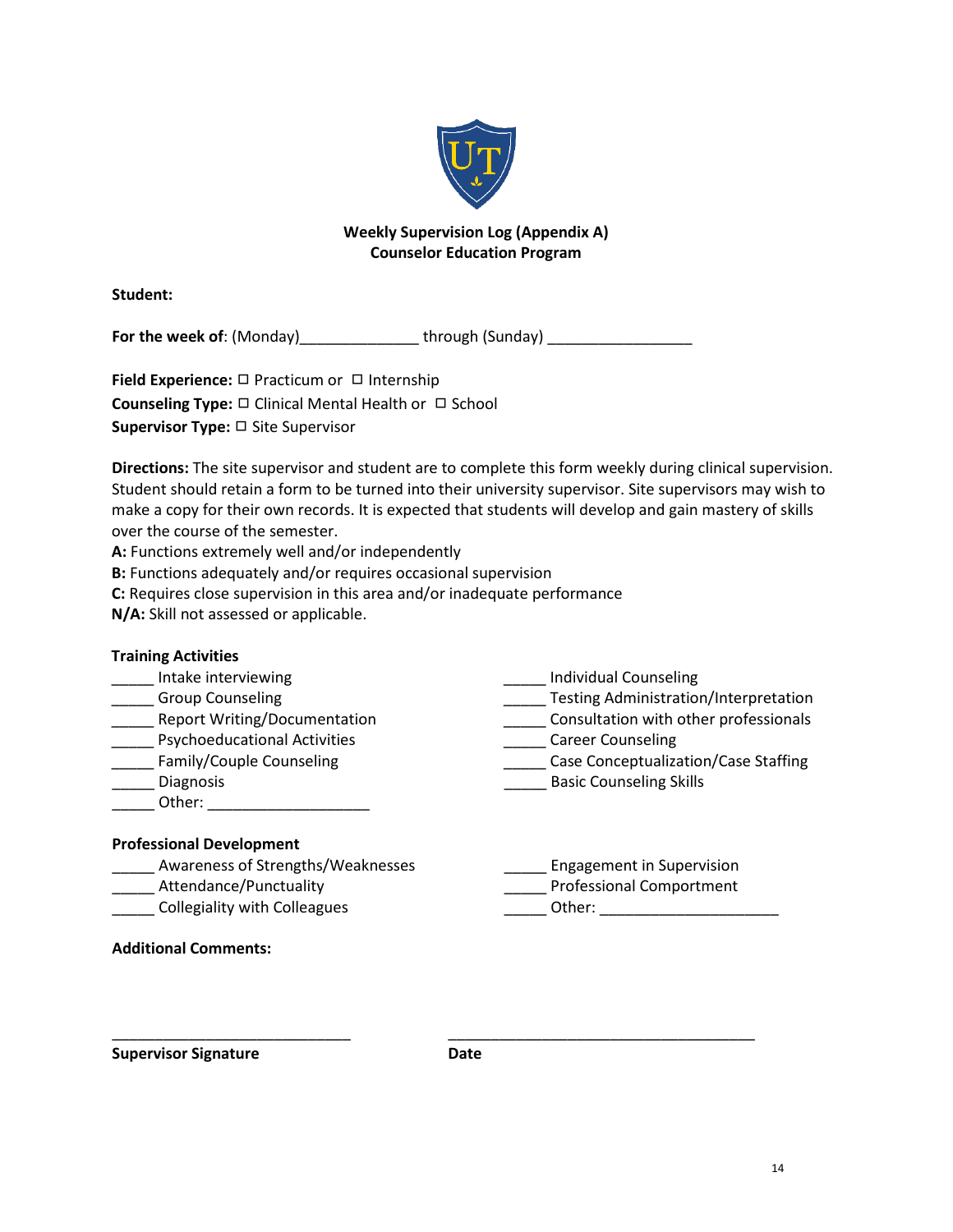

# **Live Supervision Form (Appendix C) Counselor Education Program**

Student Counselor: \_\_\_\_\_\_\_\_\_\_\_\_\_\_\_\_\_\_\_\_ Date: \_\_\_\_\_\_\_\_\_\_\_\_\_\_\_\_\_\_\_\_\_\_\_ Evaluation Type: □ Supervisor Rating Live Session Number: □ 1 or □ 2 Rating Scale:

1 = Unsatisfactory – not demonstrating skill – no self-awareness (U)

2 = Not Demonstrating skills but aware of the problem (ND)

3 = Skill Demonstrated – but requires refinement (SD)

4 = Satisfactory Skill Demonstration – awareness of strengths and areas for growth (S)

NA = Not Applicable – not demonstrated in this role play

| Core Area                     | Item                                                                | Rating |
|-------------------------------|---------------------------------------------------------------------|--------|
| 1. Verbals and Non-verbals    | a. Eye Contact                                                      |        |
|                               | <b>Vocal Quality</b><br>b.                                          |        |
|                               | <b>Verbal Tracking</b><br>c.                                        |        |
|                               | <b>Body Language</b><br>d.                                          |        |
| Questioning<br>2.             | Limited use of closed questions<br>a.<br>unless necessary           |        |
|                               | b. Limited use of Why? Or how does<br>that make you feel? Questions |        |
|                               | Open questions to elicit more in-<br>$C_{\star}$<br>formation       |        |
| 3.<br><b>Active Listening</b> | Encouragers<br>a.                                                   |        |
|                               | Paraphrase<br>b.                                                    |        |
|                               | Summarize<br>$\mathsf{C}$ .                                         |        |
| Empathy<br>4.                 | Reflection of feeling<br>a.                                         |        |
|                               | Reflection of meaning<br>b.                                         |        |
| Silence<br>5.                 | Able to tolerate silence<br>a.                                      |        |
|                               | b. Allows client to break silence                                   |        |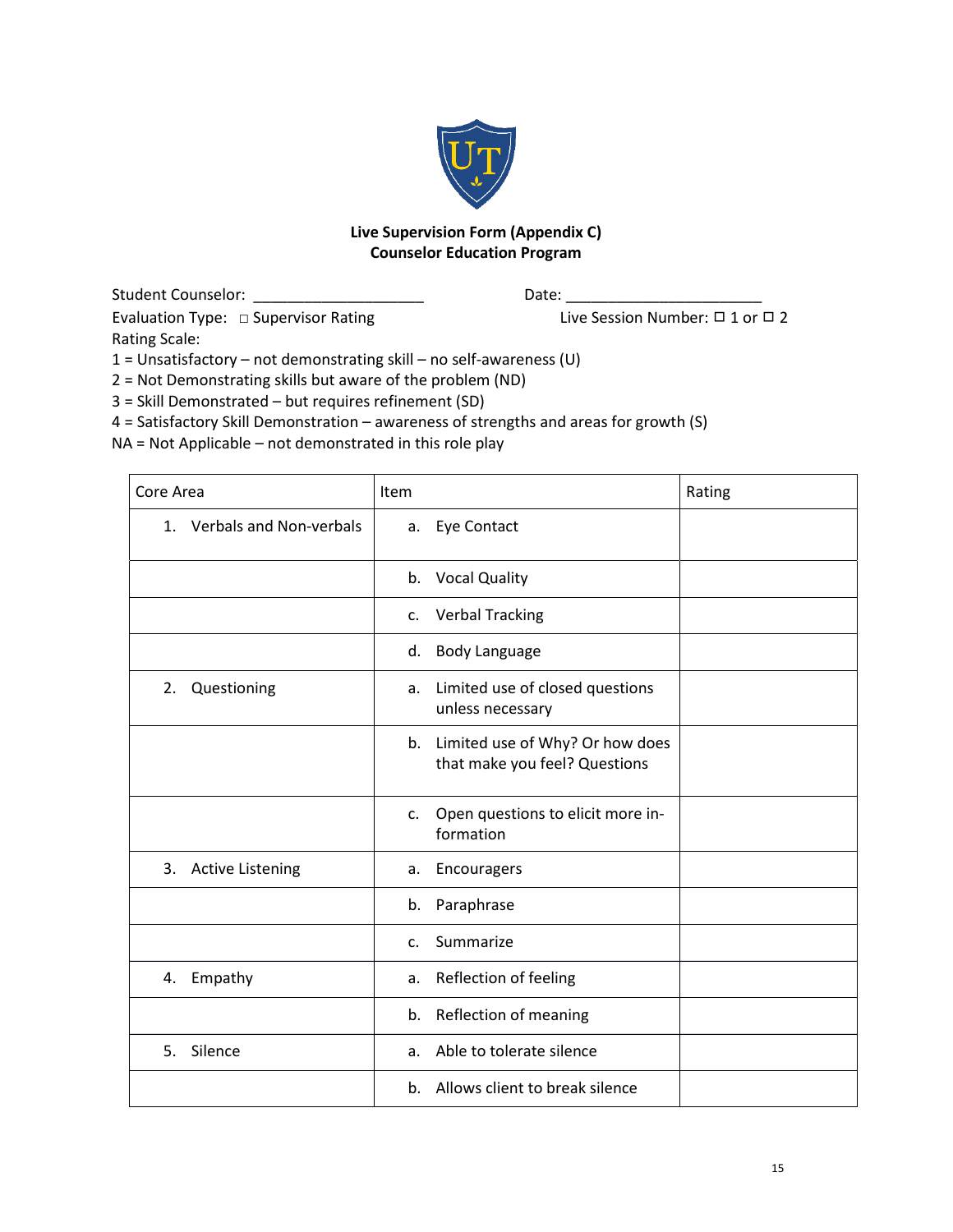| 6. Confrontation       | a. Identifies discrepancies in session<br>(verbal and non-verbal) |
|------------------------|-------------------------------------------------------------------|
|                        | b. Appropriate use of technique                                   |
| 7. Cultural Competency | a. Addresses cultural differences in<br>session                   |
|                        | b. Demonstrates appropriate cul-<br>tural sensitivity in session  |
| Supervision<br>8.      | a. Accepts feedback from peers and<br>supervisor                  |
|                        | Incorporates feedback into ses-<br>b.<br>sions                    |

Strengths:

Areas for Growth:

Supervisor Signature: \_\_\_\_\_\_\_\_\_\_\_\_\_\_\_\_\_\_\_\_\_\_\_\_\_\_\_\_ Date:\_\_\_\_\_\_\_\_\_\_\_\_\_\_\_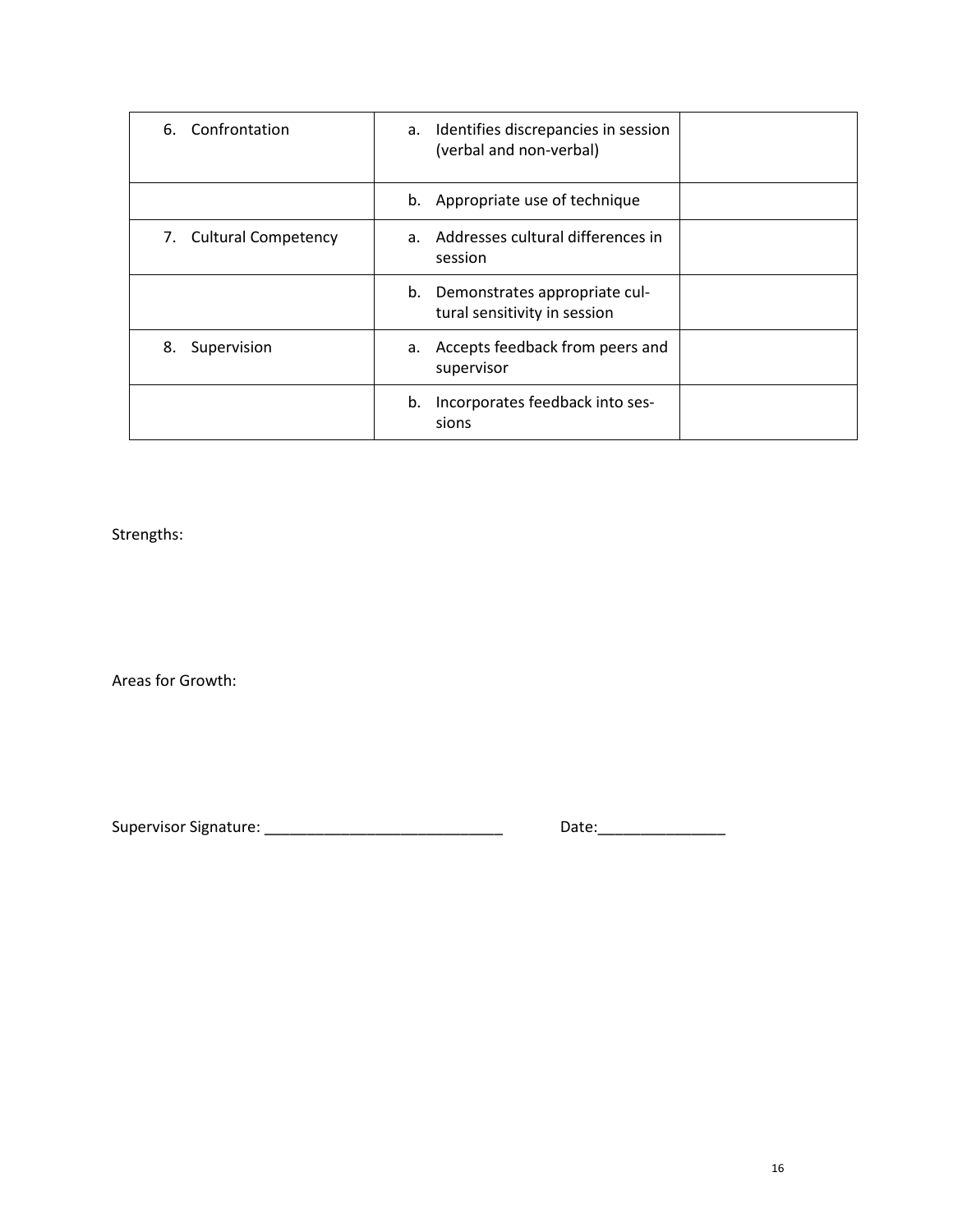

# **CMH Counseling Case Conceptualization Form (Appendix C) Counselor Education**

#### **Counselor Trainee:**

#### **Client Identifying Data:**

Age: Gender: Racial/Ethnic Identity: Partner Status: Living Situation: Manner of dress: Physical Appearance: General Self-Presentation: (Include any other demographic information that you may think is appropriate to the case, such as sexual identity, spirituality, etc.)

**CL Biopsychosocial Assessment and Mental Health History:** How has client been assessed in the past? Describe when/where/how the DA was conducted (review that documentation in the file) and if any other more formal assessment measures were/are being used (i.e., BDI). If no assessments have been used identify assessments that may be helpful to enhance your case conceptualization. Describe the CL's mental health history in detail.

**CL Screening for Addiction, Co-Morbidities, Homicidality, Suicidality, and Trauma:** Identify how you have screened the CL for these factors and the results of those screenings.

**CL Diagnosis or Provisional Diagnosis:** List diagnos(i/e)s here to include possible v-codes and environmental factors of note.

**CL Presenting Problem:** This section should include a listing of the problem areas, from the client's perspective, noting particularly the client's view of their order of importance. Suggested items to focus upon: (a) Was there a precipitating set of circumstances?; (b) How long has/have the problem(s) persisted?; (c) Has/have this/these problem(s) occurred before?;

(d) What were the circumstances at the time?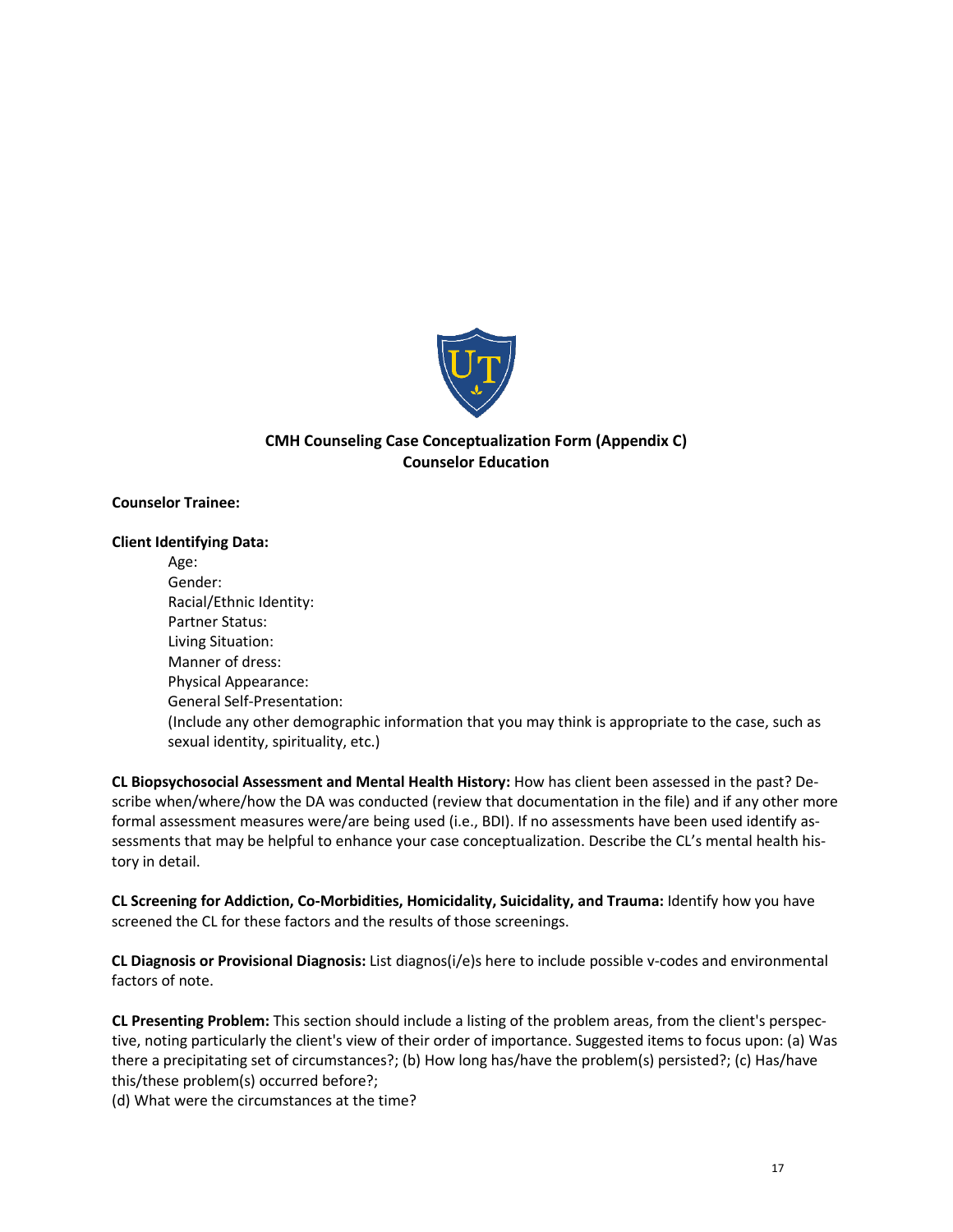**Relevant History/CLR History with CL:** This section will vary in comprehensiveness according to depth and length of treatment, and will vary in focus according to theoretical orientation and specific nature of the problem is.

**CL Interpersonal Style:** This section should include a description of the client's orientation toward others in their environment and should include two sections: (a) Is there an overall posture they take toward others? What is the nature of their typical relationships? (b) How is the client's interpersonal stance manifested specifically within the therapeutic dyad? What is the client's interpersonal orientation toward the counselor?

**CL Environmental Factors: (**a) Elements in the environment which function as stressors to the client. Both those centrally related to the problem and more peripheral stressors.

(b) Elements in the environment which function as support for the client; friends, family, living accommodations, recreational activities, financial situation.

#### **CL Personality Dynamics:**

- A. Cognitive Factors: This section will include any data relevant to thinking and mental processes such as: (a) intelligence; (b) mental alertness; (c) persistence of negative cognitions; (d) positive cognitions; (e) nature and content of fantasy life; (f) level of insight-client's "psychological mindedness" or ability to be aware and observant of changes in feeling state and behavior and client's ability to place his/her behavior in some interpretive scheme and to consider hypotheses about his/ her own and other's behavior; (g) capacity for judgment- client's ability to make decisions and carry out the practical affairs of daily living.
- B. Emotional Factors: (a) typical or most common emotional states; (b) mood during interview; (c) appropriateness of affect; (d) range of emotions the client has the capacity to display; (e) cyclical aspects of the client's emotional life.
- C. Behavioral Factors: (a) psychosomatic symptoms; (b) other physical related symptoms; (c) existence of persistent habits or mannerisms; (d) sexual functioning; (e) eating patterns; f) sleeping patterns

**CL Multicultural/Social Justice Issues:** Identify areas of diversity that are salient to client identity. Describe how diversity and MCC have been addressed in your sessions. What are the social justice issues that impact CL lived experience and the CLR/CL relationship? Use the [MSJCCs](https://www.counseling.org/docs/default-source/competencies/multicultural-and-social-justice-counseling-competencies.pdf?sfvrsn=20) to assist you here.

**CL Need for Referrals/Advocacy:** In this section describe any and all CL needs for referrals to other resources or other areas of advocacy that be provided by the CLR. Use the ACA Advocacy [Competencies](https://www.counseling.org/docs/default-source/competencies/aca-advocacy-competencies-updated-may-2020.pdf?sfvrsn=f410212c_4) to assist you here.

**CLR's Conceptualization of the Problem:** This section will include a summary of the counselor's view of the problem. Include only the most central and core dynamics of the client's personality and note in particular the inter-relationships between the major dynamics. What are the common themes? What ties it all together? This is a synthesis of all the above data and the essence of the conceptualization.

**Identify Your Treatment Approach/Next Steps:** CLR will explain their treatment approach, goals, and next steps with the client.

**Empirical Research to Support CL Treatment:** Using a literature search, find one (1) empirical (research based) article that can support your treatment approach. Summarize the article (about a paragraph); include why this is relevant to this CL and what you will use from this article. Include an APA citation of the article below.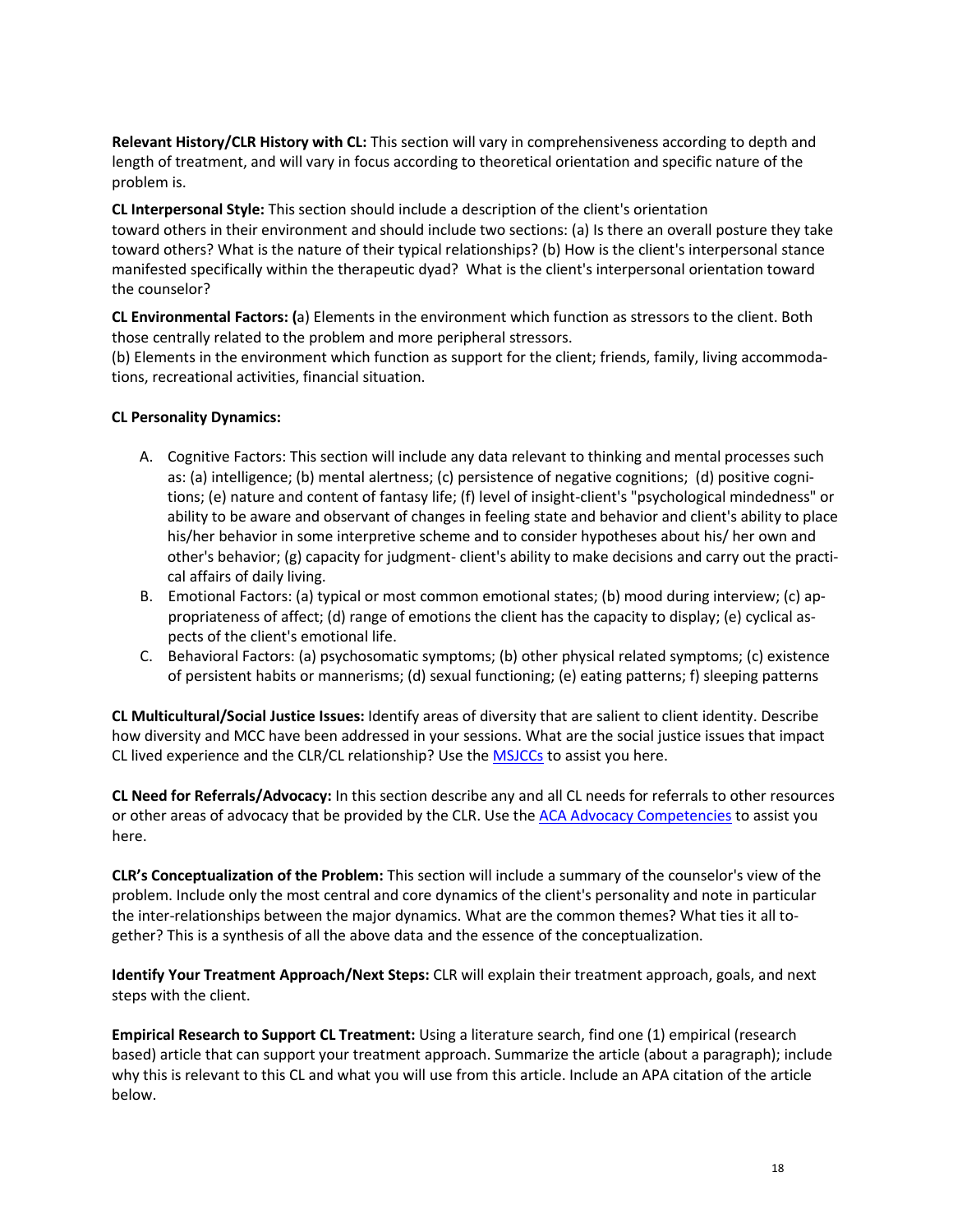

# **Recording Evaluation Form Counselor Education**

Student Counselor: etc. and the student Counselor: and the student of Date:

Evaluation Type: □ Site Supervisor □ University Supervisor □ Peer

Rating Scale:

1 = Unsatisfactory – not demonstrating skill – no self-awareness (U)

2 = Not Demonstrating skills but aware of the problem (ND)

3 = Skill Demonstrated – but requires refinement (SD)

4 = Satisfactory Skill Demonstration – awareness of strengths and areas for growth (S)

NA = Not Applicable – not demonstrated in this role play

| Core Area                  | <b>Item</b>                                                            | Rating |
|----------------------------|------------------------------------------------------------------------|--------|
| 9. Verbals and Non-verbals | e. Eye Contact                                                         |        |
|                            | f.<br><b>Vocal Quality</b>                                             |        |
|                            | <b>Verbal Tracking</b><br>g.                                           |        |
|                            | <b>Body Language</b><br>h.                                             |        |
| 10. Questioning            | Limited use of closed questions<br>d.<br>unless necessary              |        |
|                            | Limited use of Why? Or how does<br>e.<br>that make you feel? Questions |        |
|                            | f.<br>Open questions to elicit more in-<br>formation                   |        |
| 11. Active Listening       | d.<br>Encouragers                                                      |        |
|                            | Paraphrase<br>e.                                                       |        |
|                            | f.<br>Summarize                                                        |        |
| 12. Empathy                | Reflection of feeling<br>$C_{\star}$                                   |        |
|                            | Reflection of meaning<br>d.                                            |        |
| 13. Silence                | c. Able to tolerate silence                                            |        |